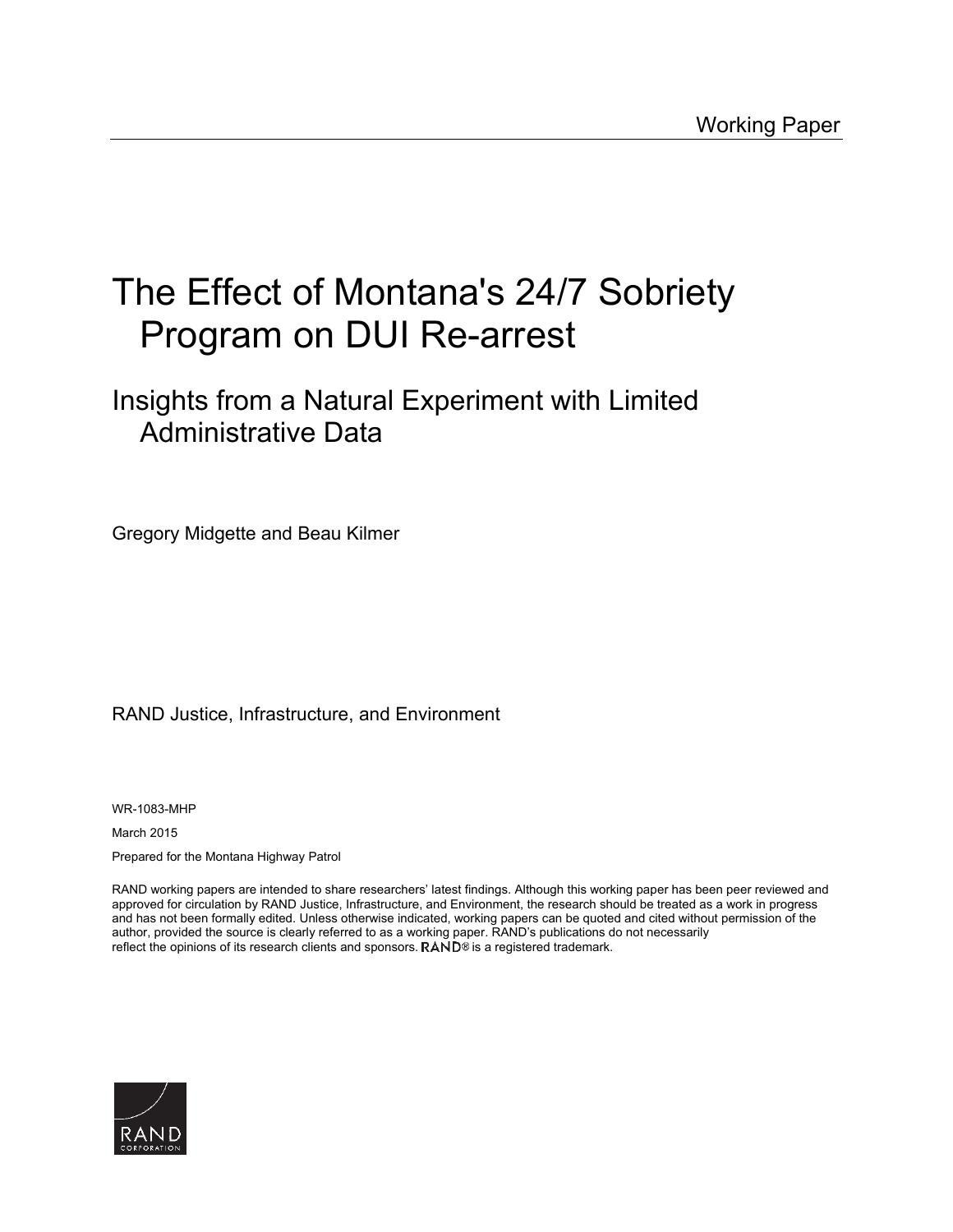# **THE EFFECT OF MONTANA'S 24/7 SOBRIETY PROGRAM ON DUI RE-ARREST: INSIGHTS FROM A NATURAL EXPERIMENT WITH LIMITED ADMINISTRATIVE DATA**

# **Greg Midgette PhD & Beau Kilmer PhD RAND**

# **Abstract**

Alcohol imposes significant social costs on the residents of Montana. The state has one of the highest alcohol-related traffic fatality rates in the nation, and alcohol accounts for more than one-eighth of deaths among working aged adults statewide. 24/7 Sobriety requires alcohol-involved offenders to abstain from alcohol and submit to frequent alcohol testing; those failing or missing a test face an immediate, but brief, jail term. The State of Montana began piloting 24/7 among driving-under-the-influence (DUI) arrestees in Lewis and Clark County in early-2010 and expanded to 22 counties with the passage of House Bill 106 in May 2011. The program also grew to include other alcohol-involved offenses, though DUI arrestees account for more than 75% of program participants. In Montana, 24/7 participants are monitored for an average of 160 days, with a median time of 104 days. Using data from everyone who was convicted of their second DUI charge (DUI-2) from January 2008 to August 2014, this analysis examines the effect of 24/7 participation on the probability of DUI re-arrest for participants within twelve months of their second (DUI-2) arrest date. Results from bivariate probit models which instrument with 24/7 availability to account for potential selection issues provide suggestive evidence that 24/7 participation reduced the probability of DUI re-arrest in Montana (perhaps on the order of 45% to 70% when considering both our main results and sensitivity analysis findings), but missing criminal history information for approximately half of the sample precludes us from making stronger inferences about causality.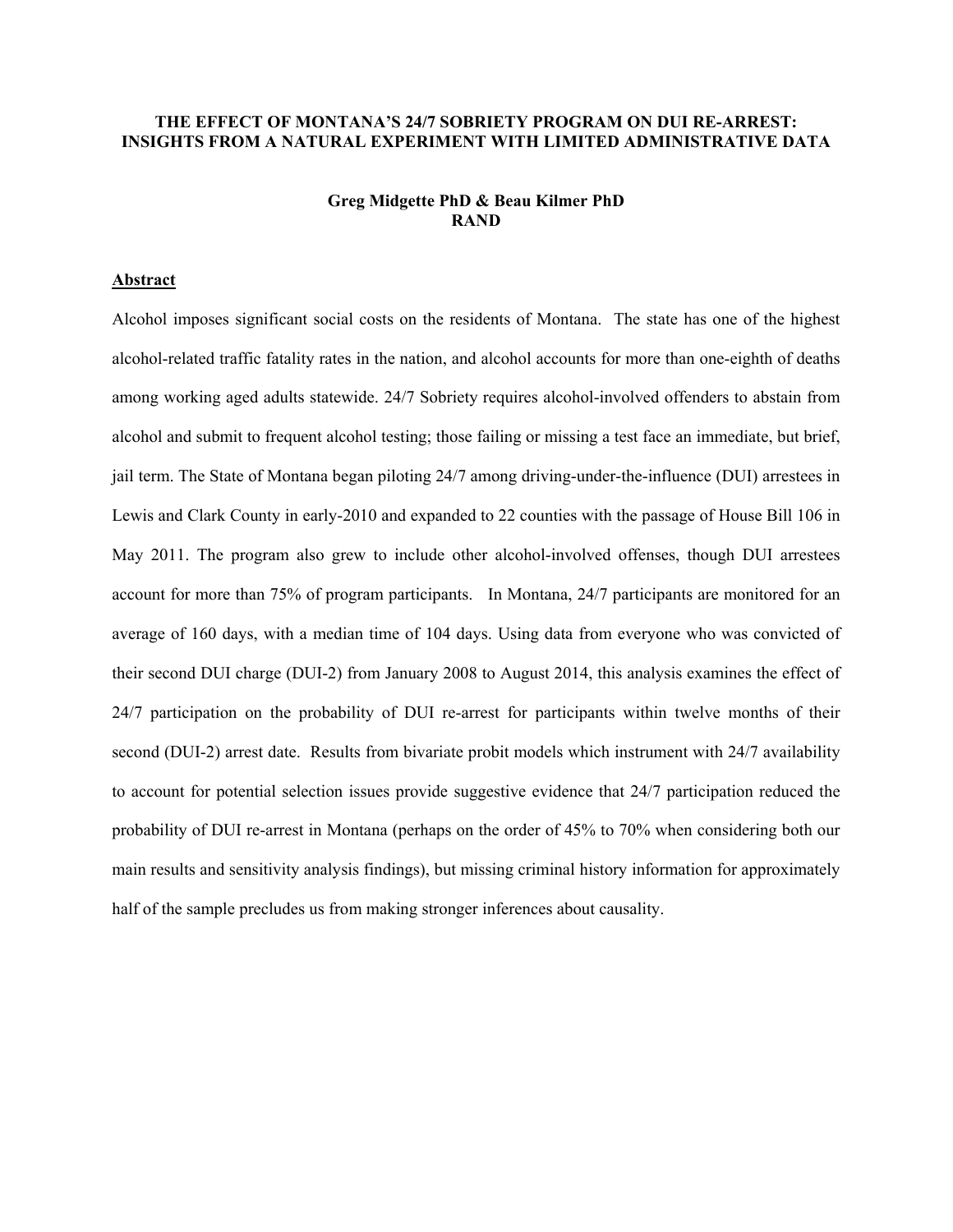# **Introduction**

Alcohol imposes significant social costs on the residents of Montana. It has one of the highest alcoholrelated traffic fatality rates in the nation (IIHS, 2015) and it accounts for 13.2% of deaths among working aged adults in the state (Stahre et al., 2014). To help mitigate these social costs, a number of counties in Montana implemented 24/7 Sobriety, a program pioneered in South Dakota. 24/7 Sobriety requires alcohol-involved offenders to abstain from alcohol and submit to frequent alcohol testing; those failing or missing a test face an immediate, but brief, jail term. A recent evaluation of 24/7 in South Dakota provides evidence that it reduced county-level arrests for repeat drunk driving and domestic violence by 12% and 9%, respectively, and traffic crashes among males aged 18-40 by 4% (Kilmer et al., 2013).<sup>1</sup> Using an alternative methodology and data source, Heaton, Kilmer, and Nicosia (*in review*) also find large reductions in county-level arrests for driving-under-the-influence (DUI), domestic violence, and assaults.

The State of Montana began piloting 24/7 in Lewis and Clark County in early-2010 and expanded to 22 counties covering over 80% of the state's population with the passage of House Bill 106 in May 2011. Enrollment in 24/7 is at the discretion of the state's judges. To date, participants are assigned by 21 of the state's 56 counties to the program (see Figure 1) and, with permission, may test at one of 28 sites statewide.<sup>2</sup>

 $1$  This is consistent with a growing body of evidence suggesting that punishment certainty and celerity create a stronger deterrent to illegal activity than punishment severity (see, e.g., Hawken and Kleiman, 2009; Kleiman et al., 2014).

<sup>&</sup>lt;sup>2</sup> Lake County has not started assigning arrestees to 24/7 as of the latest data available for this analysis.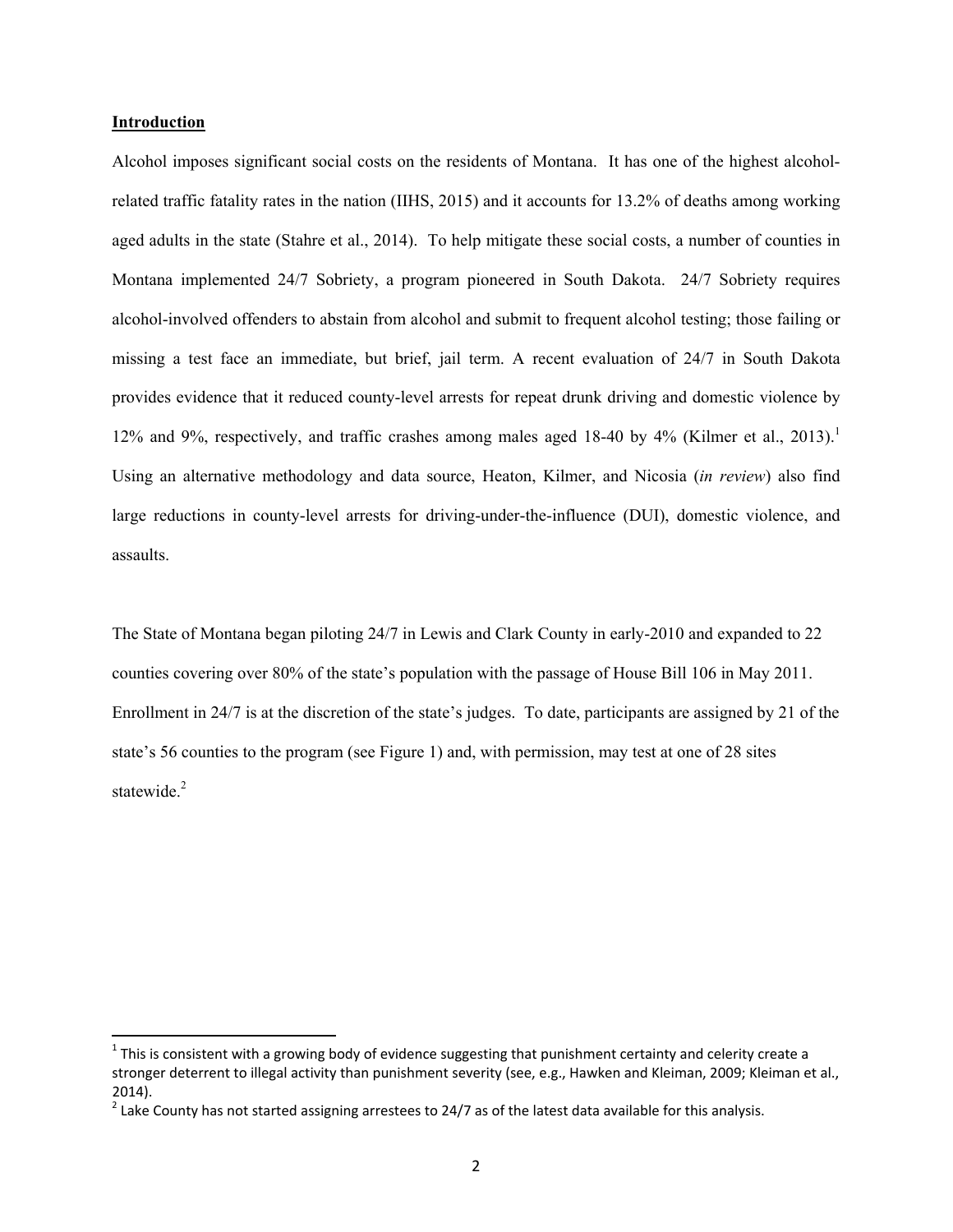

**Figure 1. Counties Where 24/7 is Currently Operational 24/7 (Blue) or Pending (Green)** 

Montana's 24/7 Sobriety Program requires alcohol-involved offenders to abstain from alcohol and submit to frequent alcohol testing; those failing or missing a test face an immediate, but brief, jail term.<sup>3</sup> 24/7 typically requires participants to submit to a preliminary breath test (PBT) twice per day starting immediately after an arrestee is released to community supervision. Participants pay \$2 per test in an effort to defray some of the costs to law enforcement. While PBT is the most common testing medium, many jurisdictions in Montana also incorporate continuous transdermal alcohol monitoring bracelets and/or other remote breath devices. For a detailed description of the Montana 24/7 Sobriety program, see Fisher, McKnight & Fell (2013).

 $3$  Jail terms for first violations are typically 24 hours or less, but vary by jurisdiction. Currently, participants that fail to appear for a test in Montana are contacted and instructed to come to their test facility's associated jail, then remanded to jail when they next appear. Program or court officers do not attempt to apprehend participants outside of the testing facility for no‐shows. The effect of this policy on recidivism is an area for future research.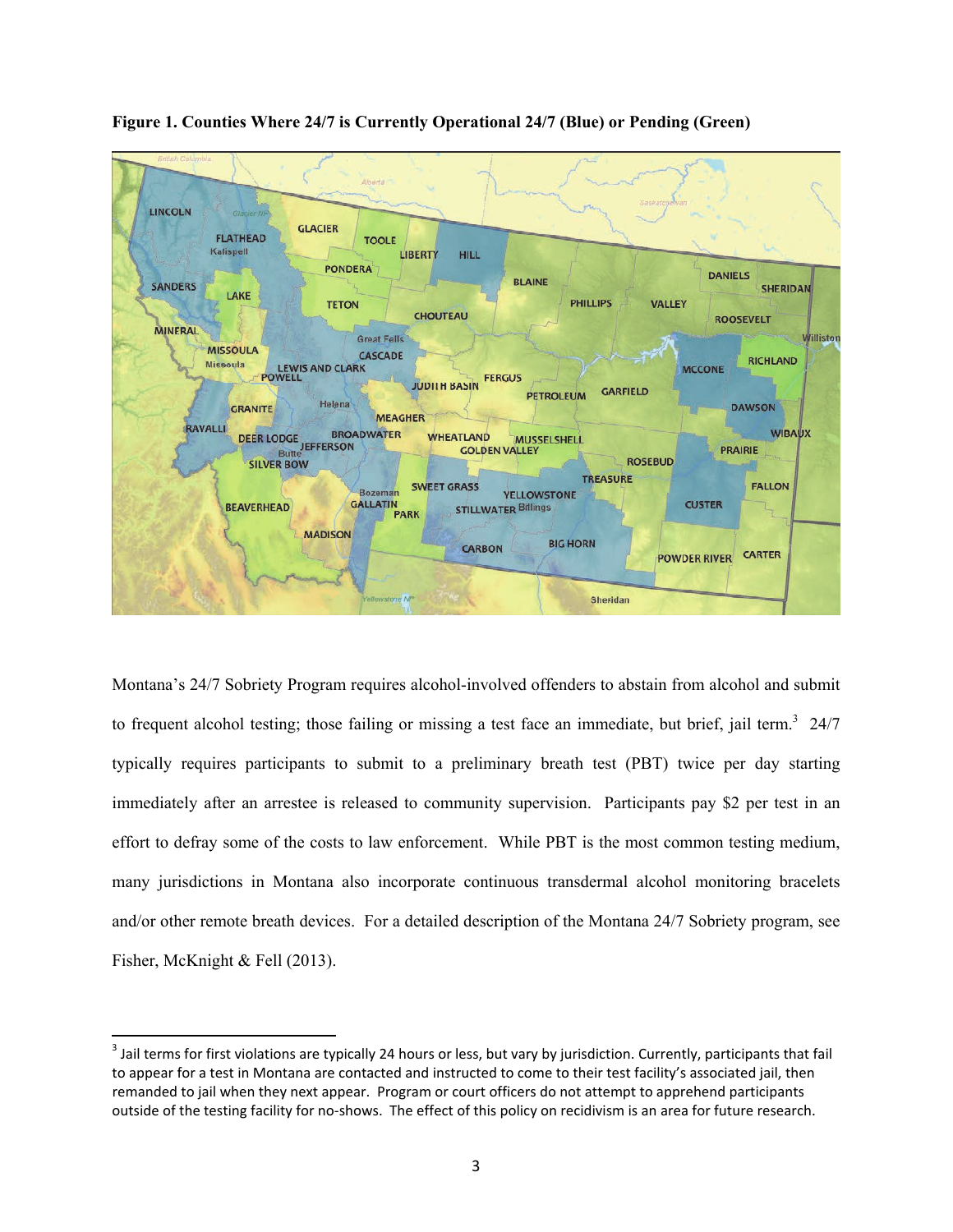To assess the effectiveness of 24/7 in Montana, this paper comprises two parts: a descriptive analysis of 24/7 twice-per-day PBT results based on 24/7 program performance data for all participants, $4$  and estimation of the effect of 24/7 on twelve-month DUI re-arrest rates for DUI-2 offenders. For 24/7 participants, this includes the period of time when they were on the program.

# **Descriptive Analysis of PBT Violation Rates among All Participants**

Based on records for 24/7 participants comprising just over 3,500 unique IDs, we summarize the violation rate among all PBT participants over time and by jurisdiction, and broken out by participant characteristics including gender, age, and offense leading to  $24/7$  enrollment.<sup>5,6</sup> This analysis provides an important overview of participation and characterizes the program's effectiveness in terms of prevention of drinking events among participants.

Since its inception, the program has yielded more than 275,000 days without a detected drinking event among alcohol-involved offenders. On average, DUI-2 participants are monitored for 169 days, with a median time of 113 days, marginally longer than the 104 and 160 day median and mean days, respectively, for all  $24/7$  participants.<sup>7</sup> Through mid-October 2014, over 99.6% of 575,000 preliminary breath tests (PBT) administered were clean and over 96% of scheduled tests were taken; suggesting an overall pass rate of 95.7%.

There is evidence to suggest the program improved on the rate of no-shows over time from 2010 through 2012, before increasing over 2013 and 2014. Participants missed nearly one out of every 25 scheduled

 $^4$  Due to data limitations, the first analysis only focuses on those subject to PBT; however, the re-arrest analysis includes information from all 24/7 participants regardless of testing device.<br><sup>5</sup> Participants who re‐enter the program after graduating or being removed for some other reason are issued a

new ID.<br><sup>6</sup> We exclude 172 observations missing age information.<br><sup>7</sup> In the data cleaning process we exclude 599 24/7 observations indicating an individual to be on the program for 1

day or less as they are assumed to be entered in error. Many of these entries are duplicates of other participant observations with longer participation periods. Further it is unlikely that a single day of enrollment in the program would establish its efficacy.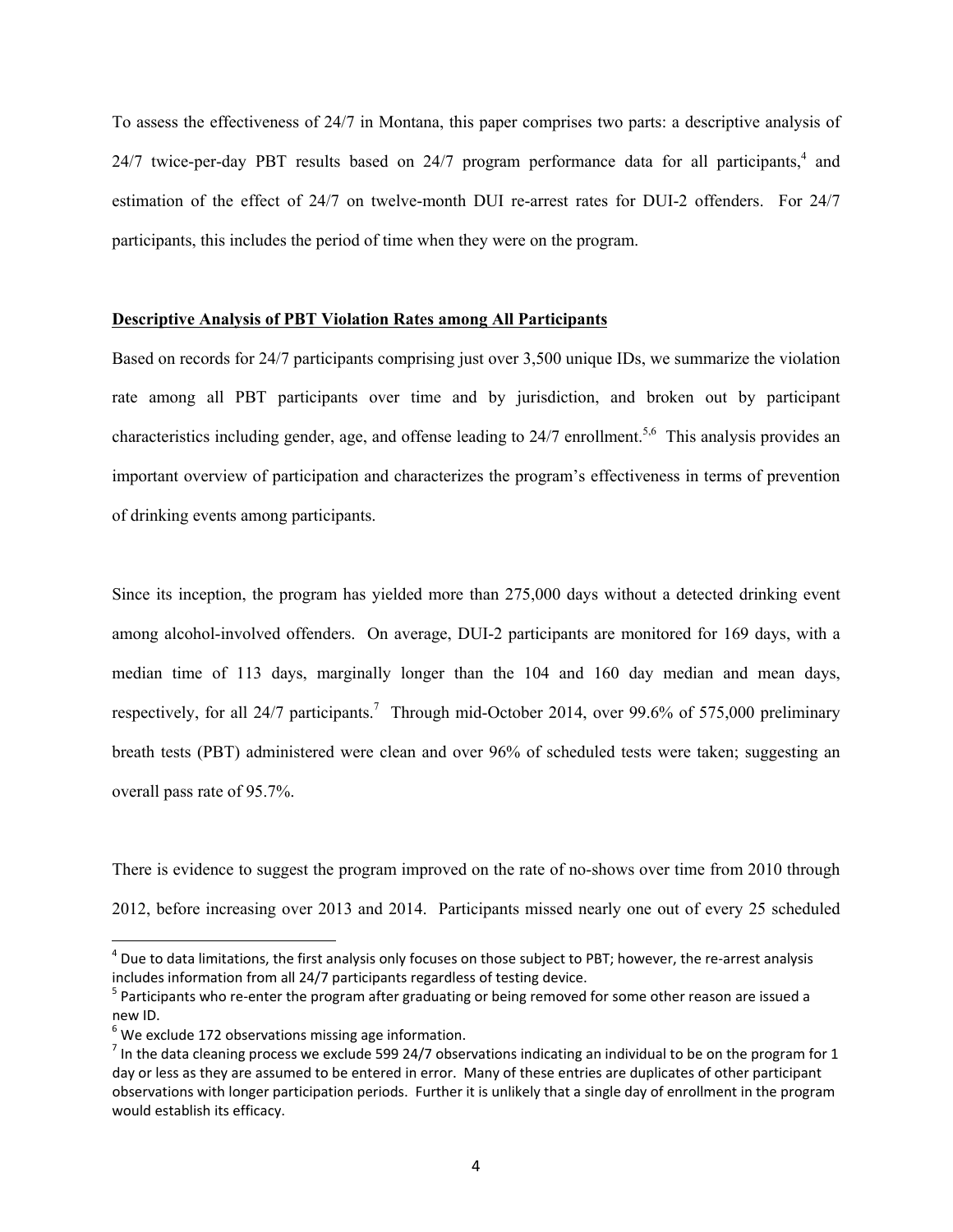tests through mid-October 2014. The moderate increase in no show rate from 2013 to 2014 is an artifact of more frequent missed tests among participants (10.4 no-shows per participant among 826 participants with at least one no-show in 2013 against 12.1 among 633 in 2014). When tests are administered, the passage rate remains well above 99% (Table 1), a trend that is consistent across counties (Table 2).

| Year  | % Failure | % No Show | % Pass | Tests   |
|-------|-----------|-----------|--------|---------|
| 2010  | 0.39      | 8.75      | 90.87  | 7,226   |
| 2011  | 0.34      | 5.82      | 93.84  | 35,314  |
| 2012  | 0.34      | 2.97      | 96.68  | 160,707 |
| 2013  | 0.36      | 3.77      | 95.87  | 227,486 |
| 2014  | 0.26      | 4.55      | 95.18  | 168,037 |
| Total | 0.33      | 3.96      | 95.72  | 598,770 |

|  |  |  | <b>Table 1. PBT Violation Rates over Time</b> |  |  |  |
|--|--|--|-----------------------------------------------|--|--|--|
|--|--|--|-----------------------------------------------|--|--|--|

# **Table 2. PBT Tests and Violation Rates across Counties**

| County                     | % Pass | <b>Tests</b> |
|----------------------------|--------|--------------|
| <b>Big Horn</b>            | 99.71  | 35,496       |
| Cascade                    | 99.75  | 33,409       |
| Custer                     | 99.38  | 21,318       |
| Deer Lodge                 | 99.74  | 15,215       |
| Flathead                   | 99.34  | 59,357       |
| Gallatin                   | 99.62  | 28,284       |
| Hill                       | 99.81  | 18,893       |
| Lewis and Clark            | 99.61  | 115,238      |
| Lincoln                    | 99.67  | 18,290       |
| Silver Bow                 | 99.72  | 65,327       |
| Yellowstone                | 99.77  | 143,613      |
| Low-Participation Counties | 99.73  | 20,643       |
| Total                      | 99.66  | 575,083      |

\* Note: We define low-participation counties as those administering fewer than 7,280 PBT tests, or the equivalent of five participants for the median participation duration of 104 days.

Table 3 shows that program performance is similar across genders (see Table 2). There is no statistical difference in the rate of failure across genders ( $p = .952$ ), though the No Show rate was marginally higher among women ( $p < .001$ ).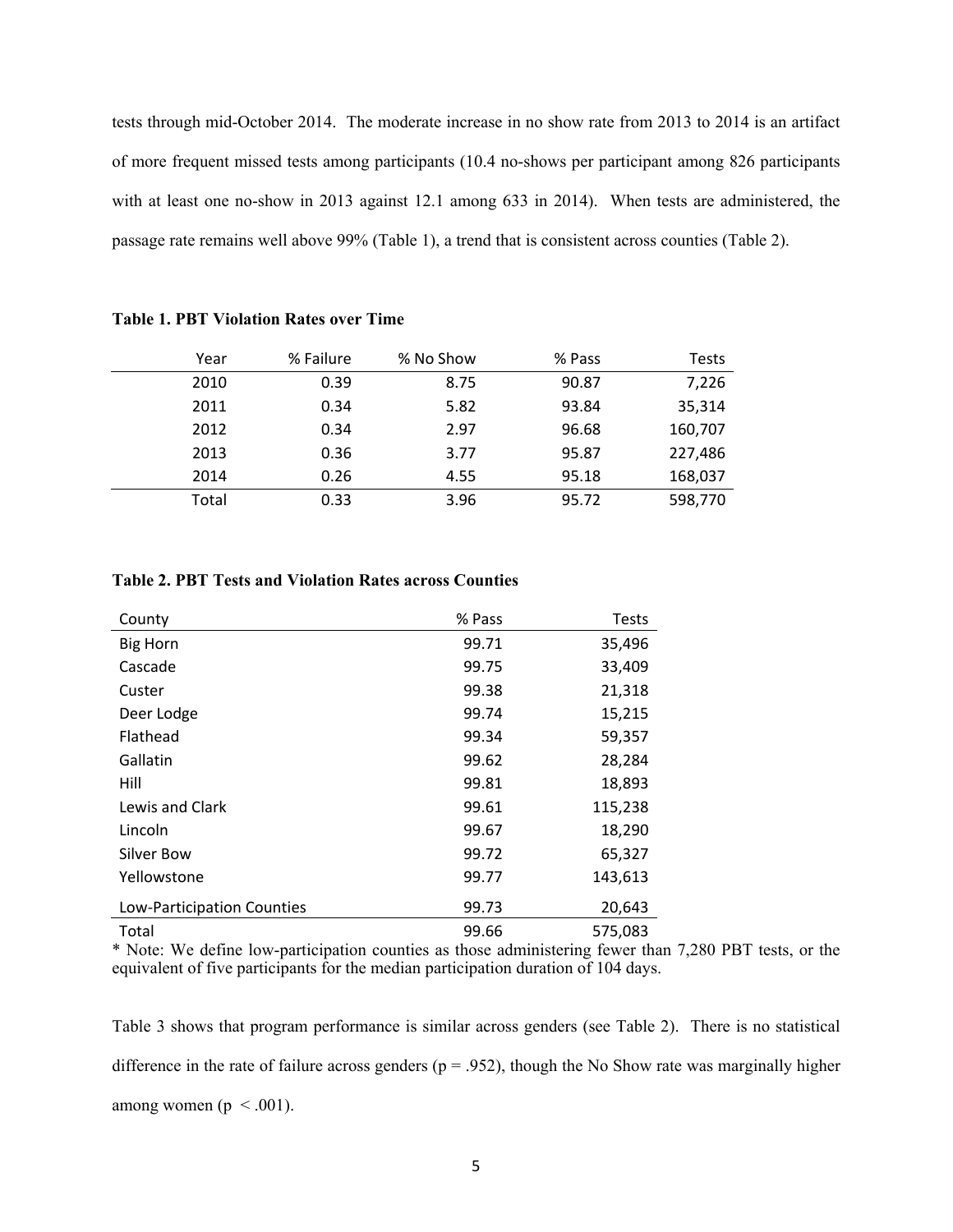| Gender | % Failure | % No Show | % Pass | Tests   |
|--------|-----------|-----------|--------|---------|
| Female | 0.32      | 4.53      | 95.15  | 145,958 |
| Male   | 0.33      | 3.77      | 95.90  | 452,812 |

# **Table 3. PBT Results by Gender**

Table 4 shows that no show rates are more common among younger participants, though the failure rate once tested is between 0.4 and 0.1% for all age groups, with participants over 65 performing best.

Total 0.33 3.96 95.72 598,770

| Gender    | % Failure | % No Show | % Pass | <b>Tests</b> |
|-----------|-----------|-----------|--------|--------------|
| 18-20     | 0.28      | 5.33      | 94.39  | 30,668       |
| $21 - 25$ | 0.33      | 3.72      | 95.95  | 98,693       |
| $26 - 30$ | 0.34      | 4.23      | 95.44  | 97,810       |
| 31-40     | 0.32      | 3.88      | 95.80  | 159,113      |
| 41-50     | 0.36      | 3.22      | 96.42  | 120,289      |
| 51-64     | 0.31      | 4.67      | 95.03  | 84,668       |
| $65+$     | 0.09      | 3.35      | 96.56  | 7,529        |
| Total     | 0.33      | 3.96      | 95.72  | 598,770      |

# **Table 4. PBT Results by Age**

Test results vary across the types of offenses leading to program enrollment (Table 5). Over 75% of participants were placed on 24/7 after a DUI offense. Participants on for domestic violence and assault were more likely to violate than those on for DUI. Among DUI offenders, first offense participants are less likely to violate than repeat-offenders.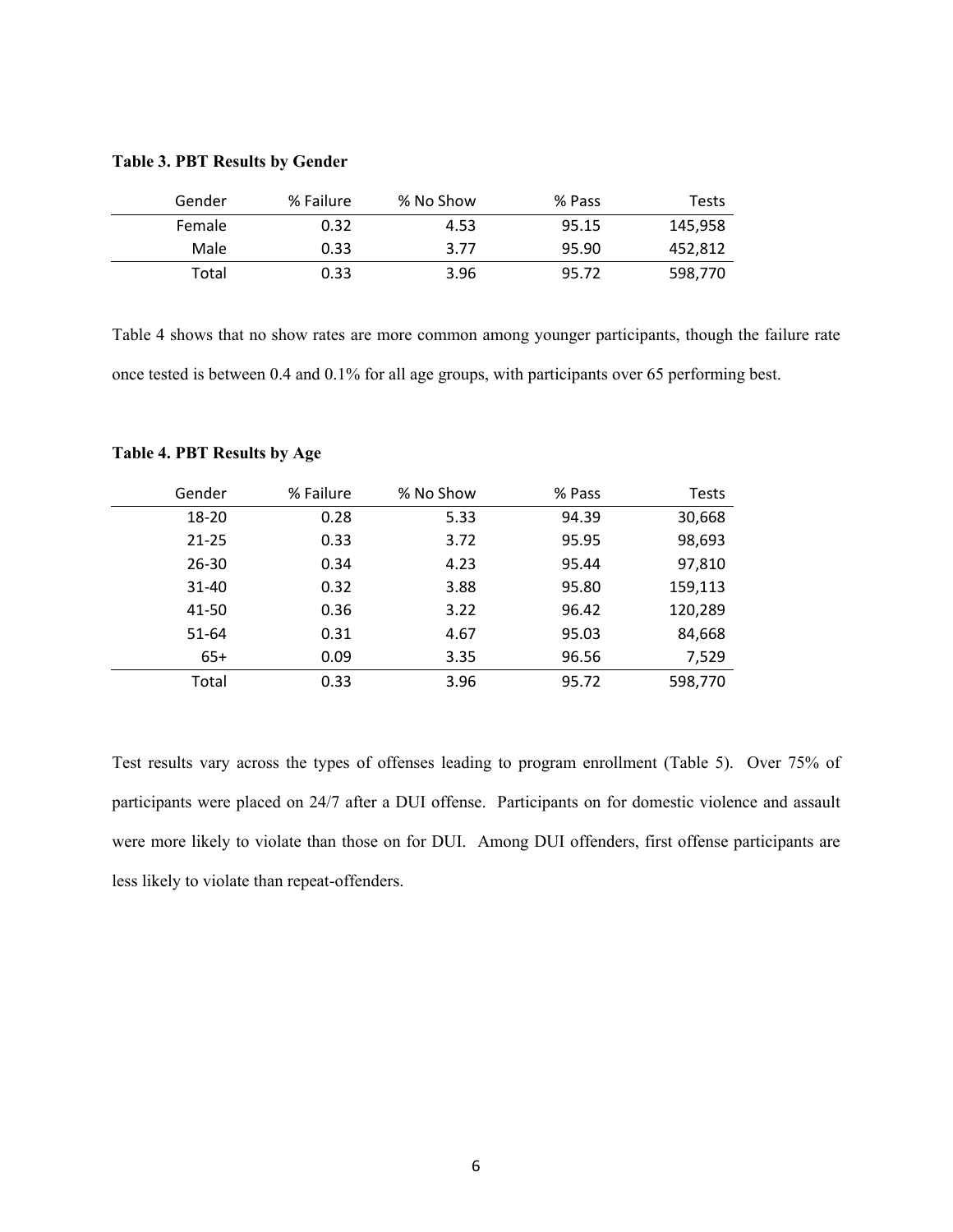| Offense                                  | % Failure | % No Show | % Pass | <b>Tests</b> |
|------------------------------------------|-----------|-----------|--------|--------------|
| Assault                                  | 0.19      | 3.97      | 95.84  | 15,297       |
| Burglary, Theft and Vandalism            | 0.26      | 5.23      | 94.51  | 4,280        |
| Child Abuse and Neglect                  | 0.18      | 3.85      | 95.97  | 1,663        |
| <b>Criminal Endangerment</b>             | 0.22      | 3.31      | 96.47  | 14,059       |
| DUI (Aggravated)**                       | 0.30      | 2.94      | 96.76  | 103,676      |
| DUI $1st$                                | 0.47      | 3.11      | 96.43  | 57,667       |
| DUI <sub>2<sup>nd</sup></sub>            | 0.37      | 3.76      | 95.87  | 137,157      |
| DUI 3rd                                  | 0.45      | 5.39      | 94.16  | 54,176       |
| DUI 4th                                  | 0.26      | 4.03      | 95.71  | 104,285      |
| DUI 5th and above                        | 0.06      | 3.68      | 96.26  | 21,272       |
| <b>Domestic Violence</b>                 | 0.52      | 5.28      | 94.20  | 13,396       |
| Drug Possession                          | 0.17      | 4.45      | 95.37  | 5,814        |
| Other                                    | 0.24      | 6.30      | 93.46  | 20,441       |
| <b>Probation or Parole</b>               | 0.24      | 4.65      | 95.11  | 26,086       |
| Vehicular Battery, Homicide, or Reckless |           |           |        |              |
| <b>Driving</b>                           | 0.03      | 2.60      | 97.38  | 3,583        |
| Total                                    | 0.32      | 3.91      | 95.76  | 582,852      |

# **Table 5. Results by Offense\***

\* Offenses are combined into categories; Test results for individuals with missing offense information are excluded. \*\* Aggravated DUI may be charged when a DUI arrestee is found to either: 1. Have a blood alcohol concentration of 0.16 or more; 2. Be under the order of a court or the department to equip any motor vehicle the person operates with an approved ignition interlock device; 3. Have a suspended, canceled, or revoked driver's license or privilege to drive as a result of a prior DUI violation; 4. refuse to provide a breath or blood sample as required by statute and the person's driver's license or privilege to drive was suspended, canceled, or revoked within 10 years of the commission of the present offense; or have one prior conviction or pending charge for a violation of a crime related to operating a motor vehicle while under the influence of alcohol or drugs within 10 years of the commission of the present offense or has two or more prior convictions or pending charges, or any combination thereof (source: [http://leg.mt.gov/bills/mca/61/8/61-8-465.htm\)](http://leg.mt.gov/bills/mca/61/8/61-8-465.htm)

While the failure rate as a share of tests is extremely low, most participants violate at least once, most commonly for not showing up for a test (Table 6). Nearly 75% of participants never fail a test (excluding no shows), and just over 5% fail a test three or more times. However, over 60% of participants have at least one no-show and over two-thirds violated by either failing or skipping a test. It is very important to note though, that each no-show violation is counted independently, so if a participant skipped a week of testing, they would record 14 no show events. Nevertheless, the no-show rate is relatively higher in Montana, where no-shows are expected to report to the testing or jailing facility on their own recognizance, than in South Dakota, where no-shows are more actively pursued.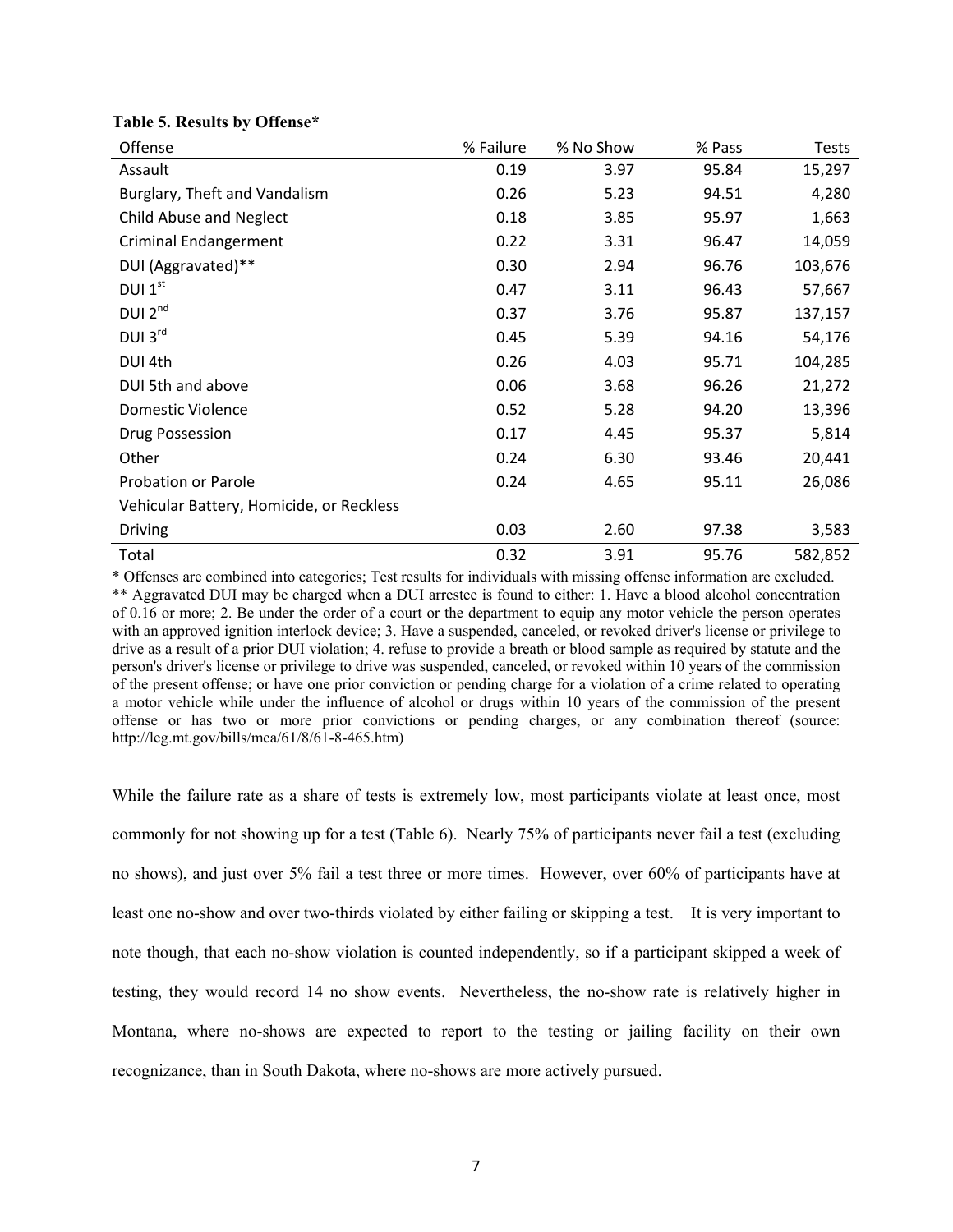| <b>Violations</b> | % Positive Tests | % No Shows | % Any Violation | Participants (n) |
|-------------------|------------------|------------|-----------------|------------------|
| 0                 | 74.31            | 38.09      | 32.67           | 1,151            |
| 1                 | 13.14            | 14.42      | 13.94           | 491              |
| 2                 | 6.93             | 9.85       | 11.04           | 389              |
| 3                 | 2.41             | 5.36       | 6.02            | 212              |
| 4                 | 1.36             | 5.42       | 5.93            | 209              |
| 5+                | 1.85             | 26.85      | 30.40           | 1,071            |

**Table 6. Count of Violations per Participant\*** 

\* Based on 3,523 unique participant identifiers through mid-October 2014

Among those who failed, most participants lasted at least two weeks (Table 7). Among repeat-violators, the median time to a first and a second no-show were each separated by about two weeks, and the time to a third and a fourth were separated by about a week, suggesting participants that the time between noshows decrease for those who repeated fail to show. This trend is echoed by statistics showing that those failing four times fail on their fourth occasion faster than those failing three times fail on their third (44 and 50 median days, respectively).

| Violation      |        | Failure | No Show | Any  |
|----------------|--------|---------|---------|------|
| $\mathbf{1}$   | median | 17      | 14      | 15   |
|                | mean   | 31      | 33      | 33   |
|                | count  | 520     | 1852    | 2372 |
| $\overline{2}$ | median | 35      | 27      | 29   |
|                | mean   | 51      | 47      | 48   |
|                | count  | 348     | 1533    | 1881 |
| 3              | median | 50      | 34      | 36   |
|                | mean   | 73      | 61      | 63   |
|                | count  | 224     | 1268    | 1492 |
| 4              | median | 44      | 42      | 43   |
|                | mean   | 70      | 69      | 69   |
|                | count  | 175     | 1105    | 1280 |
| 5              | median | 62      | 46      | 48   |
|                | mean   | 101     | 77      | 79   |
|                | count  | 108     | 963     | 1071 |

**Table 7. Days Until Failure among Those Who Failed 1 to 5 Times**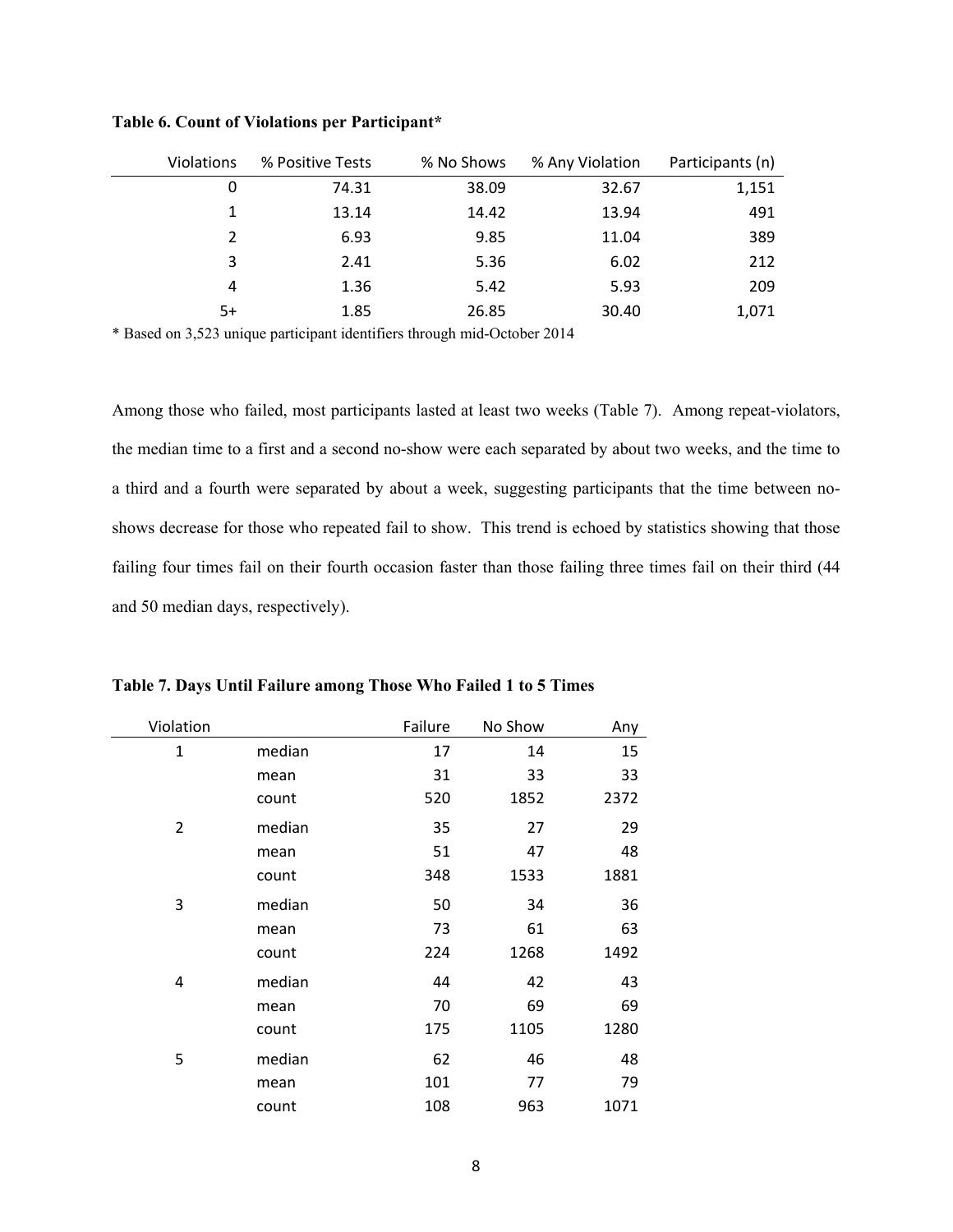The following analysis considers twelve-month re-arrest rates among participants convicted of two DUIs specifically. PBT performance among this subset of 24/7 participants is in line with the statistics above. Of 116,210 tests, 0.33% were failed and 3.40% were no-shows. Younger participants were again marginally more likely to fail or no-show—the failure and no-show rates for participants over 40 years old were 0.27% and 2.30%, respectively, versus 0.35% and 3.72% for those 40 and under. The rate of repeated violations was also similar to those illustrated in Table 6. Over two-thirds of participants recorded at least one no-show, while under 30% failed at least one PBT.

#### **Data and Methods for Re-arrest Analyses**

The most authoritative source of information about DUI convictions in Montana is from the Motor Vehicles Division (MVD). We use MVD driving infraction data for all individuals with two or more DUI convictions, the second of which occurred during or after 2008, two years prior to the program's start. Prior to transferring the data to RAND, a team of MVD and Justice Department analysts matched DUI conviction records to computerized criminal history (CCH) data for past convictions (violent, drug, and weapons charges), traffic violation records, and court records to find charges without final dispositions. At RAND, these data were merged with 24/7 administrative information to determine who participated in the program.

We conduct our analyses by using Stata/MP version 12 (StataCorp LP, College Station, TX). All models were estimated using robust standard errors.

While 24/7 targets repeat-DUI and other offenders with criminal histories involving problem alcohol use, we limit this analysis to the subset of 24/7 participants assigned to the program for repeat-DUI offenses,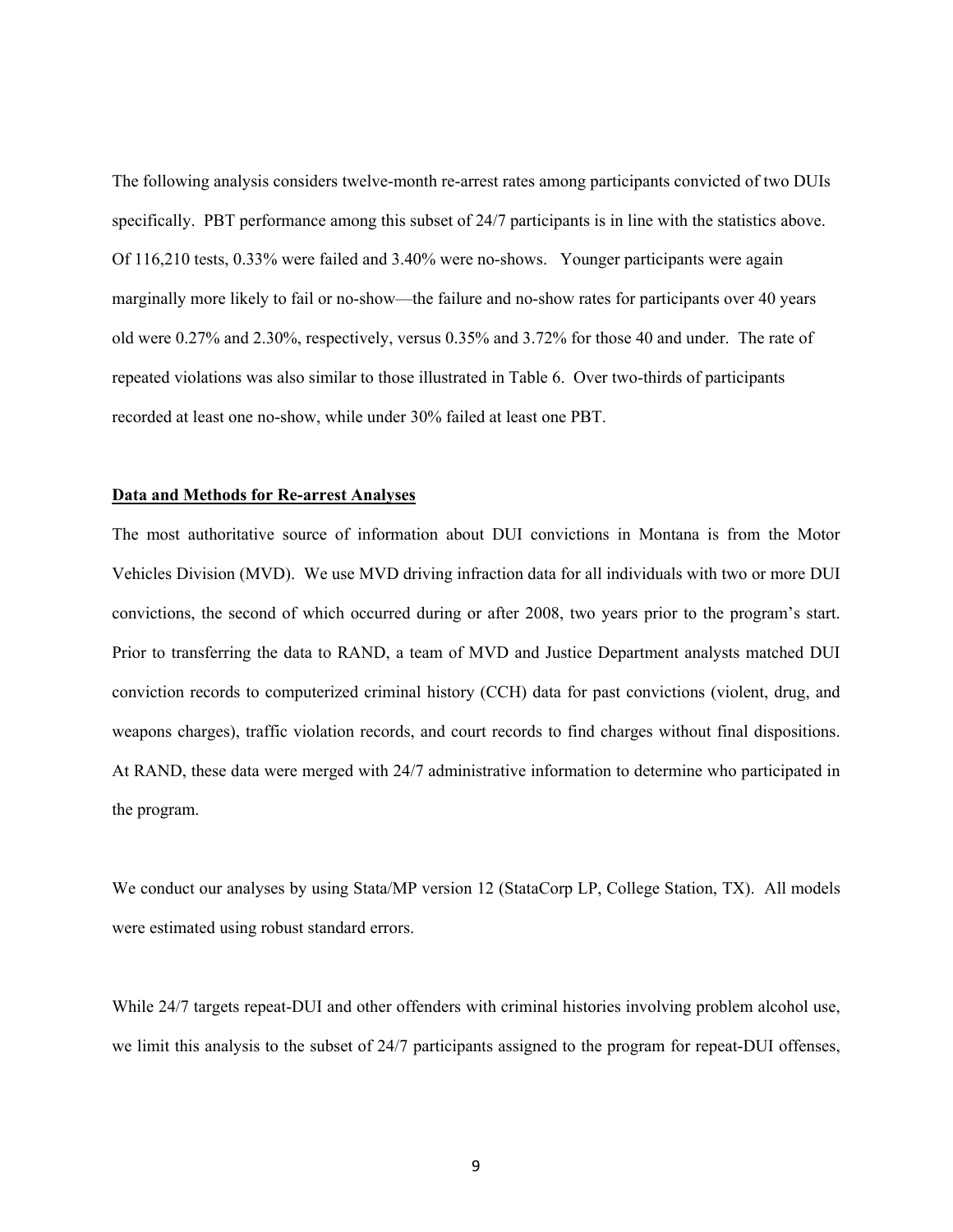specifically two DUI arrests leading to conviction within five years. $8$  We focus on recidivism between second and third DUI arrests exclusively since this group is the primary target of 24/7, and since there are significantly more severe consequences for successive DUI arrests, hence incentives to avoid them. There may also be systematic differences between two-time and three-or-more time DUI offenders.

We compare DUI re-arrest rates among these individuals against re-arrest rates for DUI offenders who did not enter 24/7, either because 24/7 was not active in their county at the time of their arrest, because they were arrested in a county that does not participate in 24/7, or because the judge chose not to assign the arrestee to the program for some other reason. We employ analytic techniques to help address any biases introduced by judicial selection.

# *Probit Model of Dichotomous Outcome*

We first estimate probit models to understand what factors predict re-arrest within a twelve-month time frame among DUI-2 offenders. The probability of re-arrest is estimated using Equation (1):

(1) 
$$
P(V_{ict}) = \beta_0 + \beta_1 24/7_i + \beta_2 X_{ict} + \alpha_c + \alpha_t + \varepsilon_{ict}
$$

where the probability that an individual experiences an event  $(V_{i c t})$  is a function of 24/7 enrollment (24/7<sub>i</sub>),  $X_{ict}$ , which contains vectors of individual (e.g. age, gender), county-level characteristics (e.g. unemployment rate, population, and police per capita), and previous criminal history, and time and county fixed effects.

The previous criminal history series include indicators of prior arrest for violent crime, drugs or illegal weapons, and decile buckets for the time in days between an arrestee's first and second DUI leading to conviction to flexibly account for the relationship between unobserved individual characteristics proxied

<sup>8</sup> Montana law included DUI convictions within the preceding five years to determine multiple-offense charges for DUI-2 until legislation in 2013 changed this "look back period" to ten years. However, we do not observe when local jurisdictions implemented the new rule. To follow State policy, our main analyses employ the five‐year look back period.. We include observations with convictions separated by more than five years in our sensitivity analyses.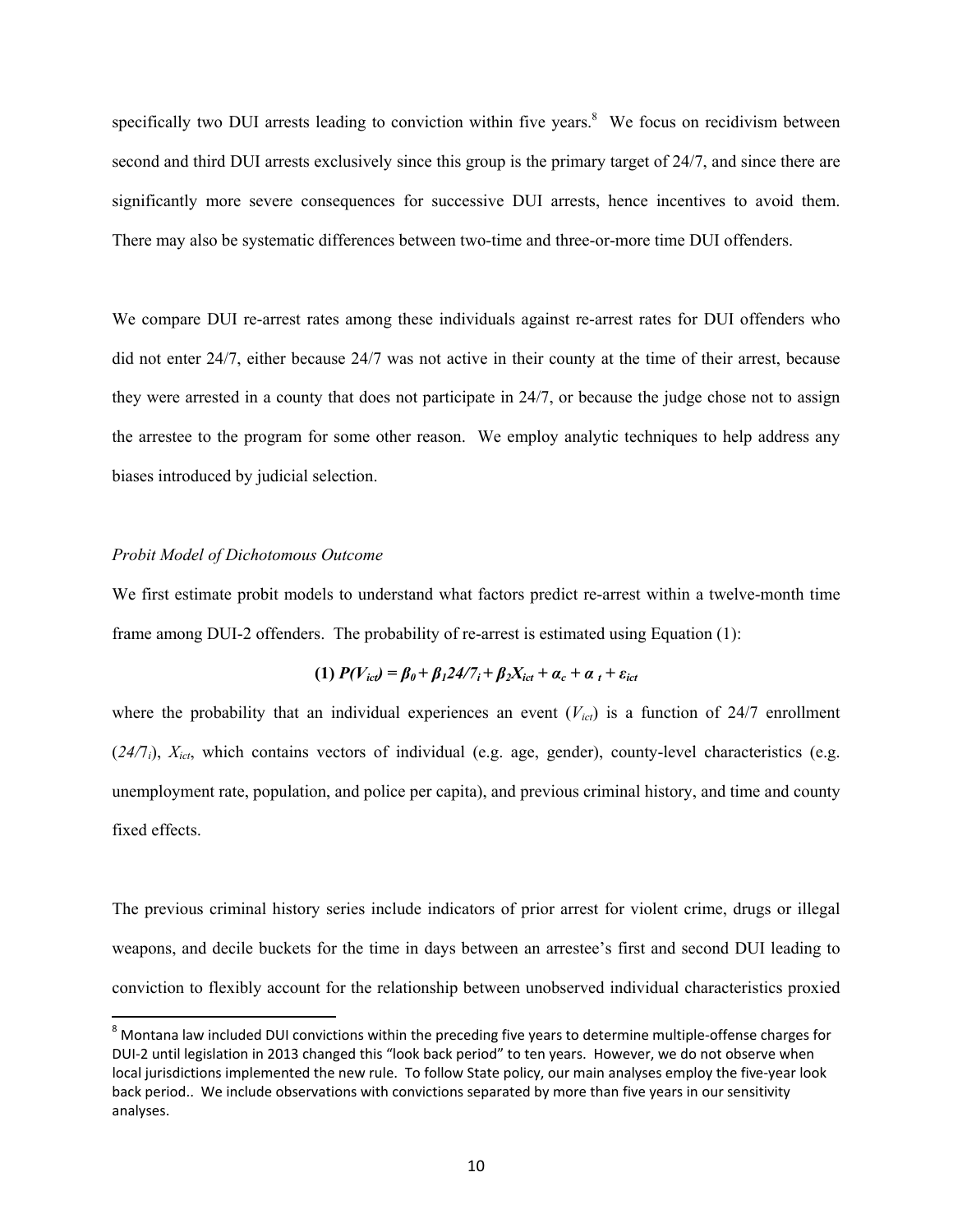by these selection variables and the outcome of interest (predicted rate of re-arrest within twelve-months of the prior arrest date).

To account for the possibility of differential socioeconomic conditions within the state's counties over time, we include the non-seasonally adjusted unemployment rate from the Bureau of Labor Statistics (2015) and log-transformed annual population estimates (CEIC, 2013) in each observation's county of residence in the quarter of their second DUI arrest. We also include county-level sworn law enforcement officers per ten-thousand residents as a proxy for local-level changes law enforcement (FBI, 2014). We assume that other county-level statistics that may play a role in re-arrest—e.g., drinking establishments and alcohol outlets, measures of health facility access and utilization, or other socio-economic characteristics not well-approximated by unemployment rate, population, or law enforcement concentration—are unlikely to change much over our short study period. As a result, we assume these differences are static within counties over the time period and use fixed effects for the county  $(a<sub>c</sub>)$ , which removes any time-invariant unobservable differences across counties, and time fixed effects based on the quarter when each DUI-2 arrest occurred  $(\alpha_t)$ .

#### *Cox Model of Time until Re-arrest*

Our detailed data also allow a much richer analysis than a simple dichotomous outcome with a finite time horizon: we can examine the time to each violation and time to re-arrest. To take full advantage of the precision of our data and incorporate exposure to 24/7, we will initially use a Cox (1972) proportional hazard model to model both time to violation and the risk of re-arrest:

# $(2)$   $h(t|\mathbf{x}_i) = h_0(t) \exp(\mathbf{x}_i \beta_x),$

where  $h(t)$  is the hazard function or the conditional failure rate (i.e. violating  $24/7$ , re-arrest for DUI or another offense), *xi* represents participant *i*'s covariates (including individual-level and county-level characteristics and fixed effects), and  $\beta_x$  are the regression coefficients. This model makes no assumptions about the shape of the baseline hazard over time, which is important because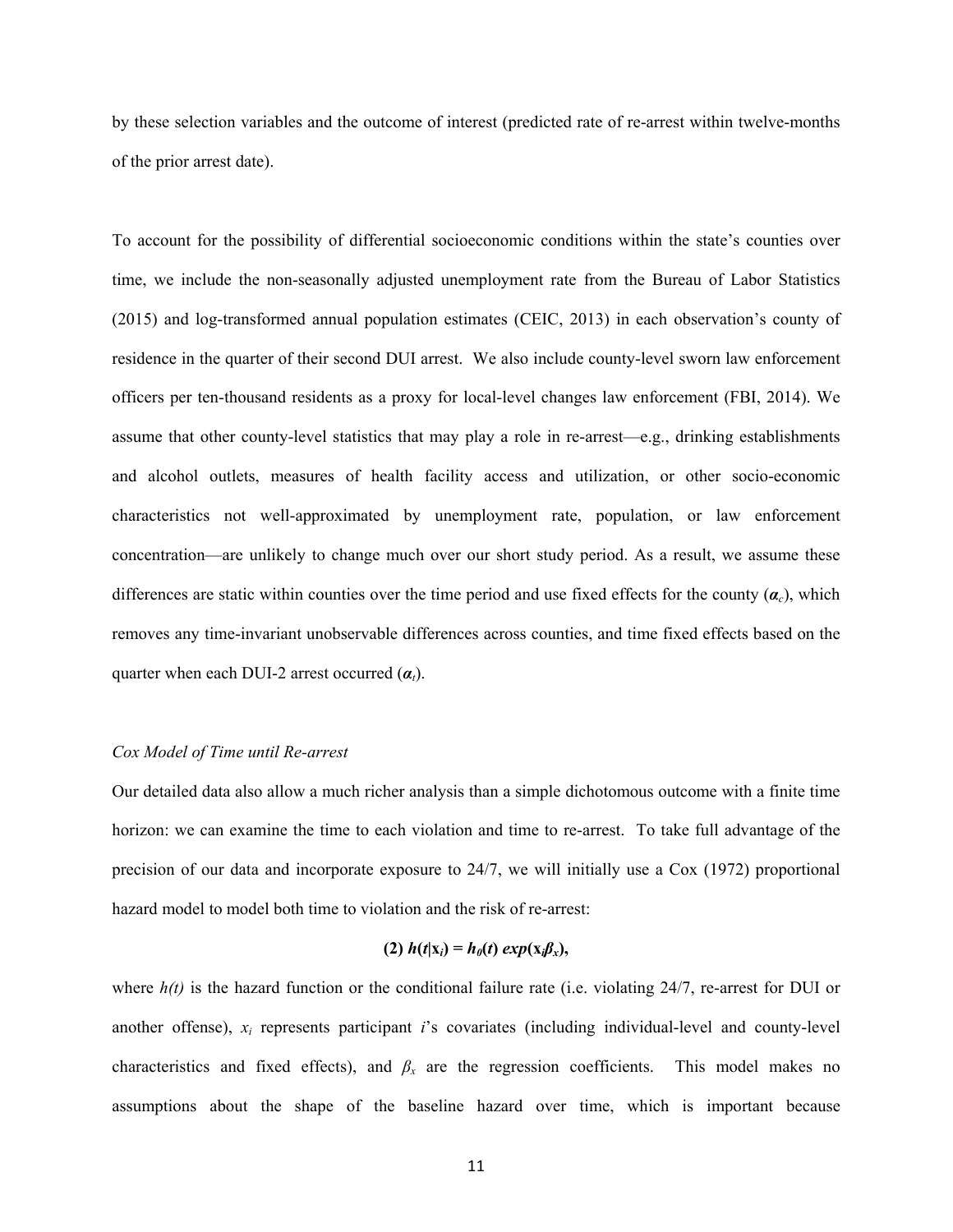misspecification could produce misleading results.

#### *Instrumental Variable Bivariate Probit Model*

As any adult repeat-DUI arrestee in a county with an active 24/7 program is eligible for enrollment but not all such arrestees are enrolled, we cannot rule out the possibility of bias from unobserved endogeneity; for instance, judges may systematically select for 24/7 arrestees with traits not captured in the data. Thus, we attempt to account for this by using an instrumental variable (IV) bivariate probit model. Ideally, the instrumental variable will predict enrollment in 24/7 without being correlated with the residual error in predicting individual's probability of re-arrest.

In this case, we exploit the fact that the program spread from county to county over time and use an indicator for whether the county where an arrestee appeared in court had begun testing participants for 24/7 by the time they were arrested as our instrument. There is not much reason to believe that counties adopted the program due to any particular individual's future re-arrest risk. We estimate the probability of DUI re-arrest  $(P(V_{ict})^*)$  by solving two equations simultaneously:

(2a) 
$$
P(V_{icl})^* = \beta_0 + \beta_1 24/7_i^* + \beta_2 X_{ict} + \alpha_c + \alpha_t + \varepsilon_{ict};
$$
  
(2b)  $24/7_i^* = \gamma X_{ict} + \delta Z_{ct} + \alpha_c + \alpha_t + u_{ict}$ 

The model is identified using on the instrument  $(Z_{ct})$  in addition to the covariates,  $(X_{ict})$ ,  $\alpha_c$ , and  $\alpha_t$ , defined in equation (1). We simultaneously estimate the probability of re-arrest (*Vict*) based on program participation (**24/7***i***\***), solved for in the second equation, and the other covariates. We do not assume that *εict* and *uict* are independent, so we use a bivariate probit approach to produce consistent estimates given this endogeneity (Greene, 2011).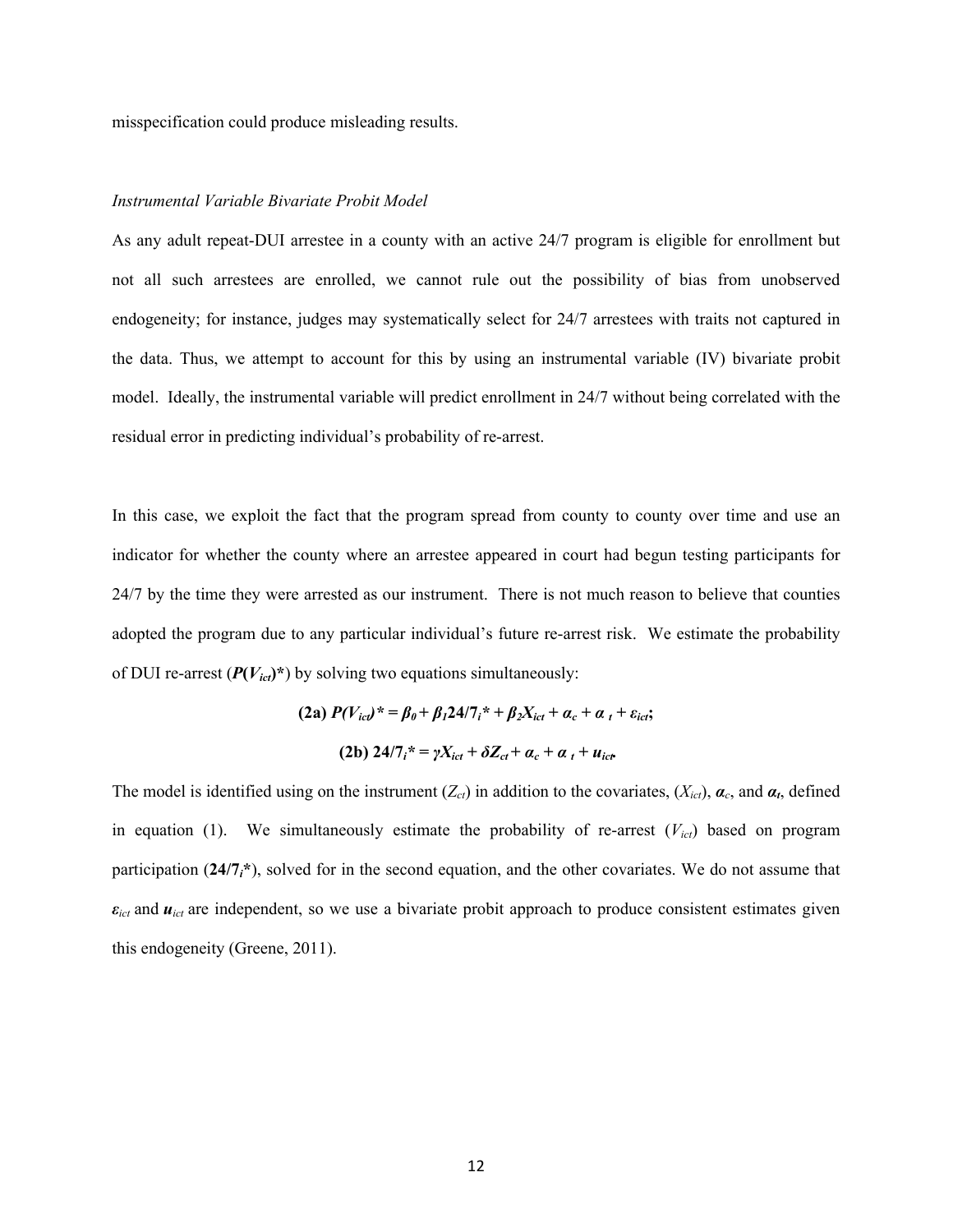# **Results**

To estimate the effect of 24/7 on re-arrest, we employ data on 24/7 participants and non-participants convicted of two DUI offenses where the second arrest occurred between 2008 and August 2014.<sup>9</sup> The two groups are well-balanced on the characteristics we observe, with the notable exception of the number of days that pass between arrestees' first and second DUI leading to conviction based on the arrestee's 24/7 participation (Table 8) and whether 24/7 was active or not in the county where the arrest occurred (Table 9). On average, the time between DUI arrests is nearly 81 days longer for participants in 24/7 than the control group's 754 day average. We will use this information later in the analysis to proxy differences in characteristics between the groups that are not captured in other observed covariates to account for endogenous selection issues.

Note that a large fraction of the sample is missing priors due to incomplete criminal history records. We expect that there is no systematic bias in missing records that would be associated with 24/7 participation or re-arrest rates, though we cannot test that hypothesis at this point.

**Table 8. Descriptive Statistics of Model Variables by Participant 24/7 Status (n=4,305, 312 in 24/7)** 

|         | Average |        | Days from  |           |        |          | % Missing |
|---------|---------|--------|------------|-----------|--------|----------|-----------|
|         | Age     | % Male | DUI 1 to 2 | % Violent | % Drug | % Weapon | Priors    |
| Control | 32.3    | 74.0   | 754        | 18.1      | 16.1   | 1.9      | 46.5      |
| 24/7    | 32.1    | 69.6   | 835        | 18.9      | 18.6   | 2.9      | 45.4      |

|  | Table 9. Descriptive Statistics of Model Variables by Arresting County 24/7 Status (n=4,305, 2,860 |  |  |  |
|--|----------------------------------------------------------------------------------------------------|--|--|--|
|  |                                                                                                    |  |  |  |

#### **in Counties Now Running 24/7)**

|         | Average |        | Days from  |           |        |          | % Missing |
|---------|---------|--------|------------|-----------|--------|----------|-----------|
|         | Age     | % Male | DUI 1 to 2 | % Violent | % Drug | % Weapon | Priors    |
| Control | 32.4    | 73.0   | 746        | 17.4      | 13.7   | 1.7      | 54.7      |
| 24/7    | 32.3    | 74.1   | 767        | 18.6      | 17.6   | 2.0      | 47.1      |

<sup>&</sup>lt;sup>9</sup> Our data end in August, 2014, so we estimate 12-month re-arrest rates for observations that occur in or before August 2013 in order to observe the required twelve months of post‐arrest time. We do not restrict the data for the survival analysis as the method allows for right‐censoring.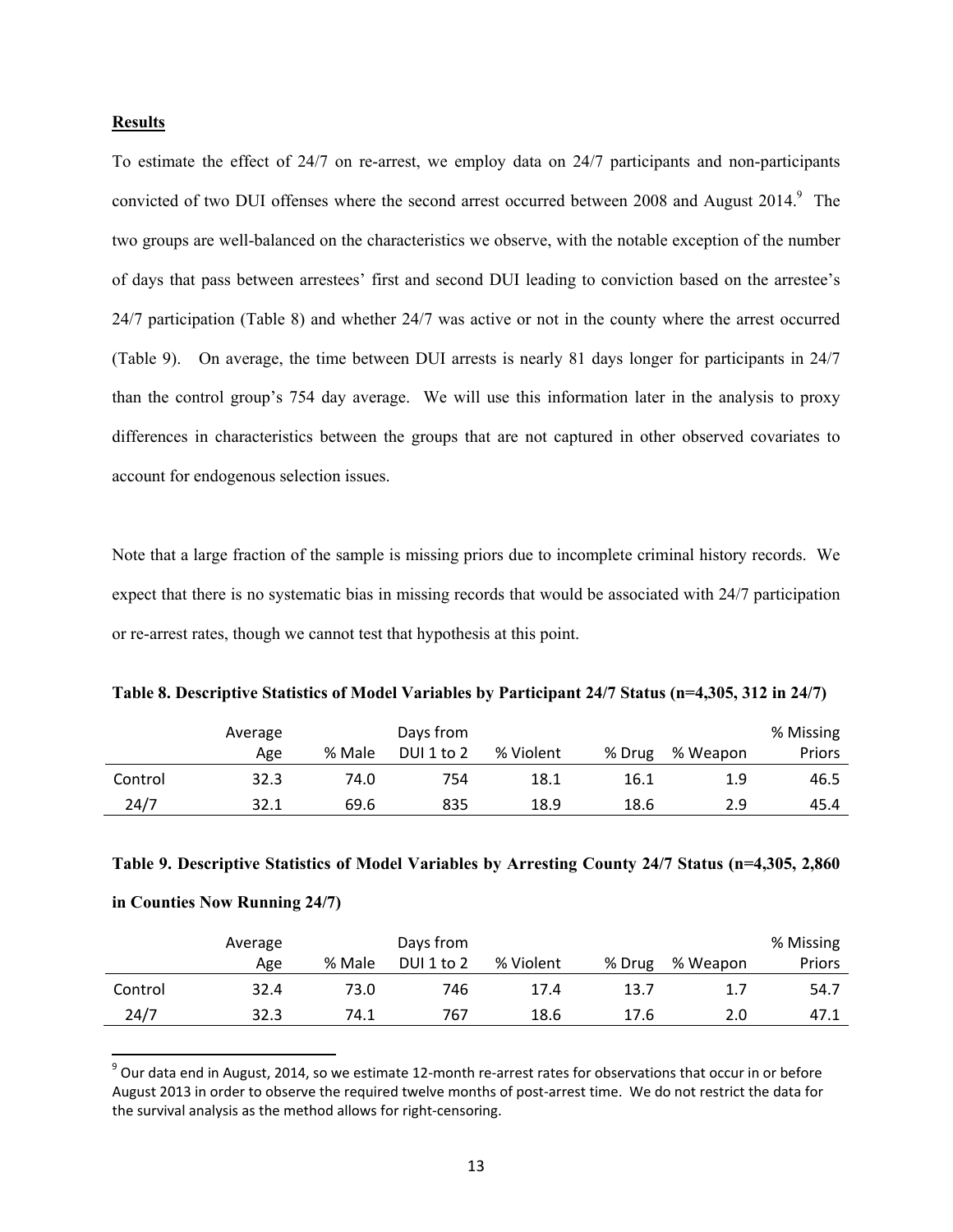Finally, we see that not all repeat-DUI offenders that were in a county operating 24/7 end up being enrolled within 60 days of their arrest for a second DUI. We do not observe the reasons why an eligible arrestee is not assigned to 24/7, but can speculate that it may be due to limits on testing or enrollment capacity or judges' discretion driven by familiarity with or beliefs about the program or some arrestee characteristics we do not observe in the data. In fact, the evidence that higher-risk arrestees are assigned to 24/7 is mixed. Participants exhibit slower time to re-arrest between their first and second DUI, but marginally higher rates of violent, drug, and weapon-related charges in their criminal histories (Table 10).

**Table 10. Descriptive Statistics of Model Variables by Participant 24/7 Status in Counties Testing Participants as Part of 24/7 (n=775, 296 in 24/7)** 

|         | Average |        | Days from  |           |        |          | % Missing |
|---------|---------|--------|------------|-----------|--------|----------|-----------|
|         | Age     | % Male | DUI 1 to 2 | % Violent | % Drug | % Weapon | Priors    |
| Control | 32.2    | 74.7   | 772        | 18.0      | 17.1   | 1.9      | 49.3      |
| 24/7    | 32.3    | 70.0   | 839        | 19.3      | 18.6   | 2.7      | 47.3      |

Beginning with a data set of individuals with at least two recorded DUI convictions based on Montana Motor Vehicles Department records, we include individuals with no record of 24/7 participation or with a record of enrollment in 24/7 within a 60-day period after their second DUI arrest. Enrollment in the program is intended to occur immediately after the precipitating arrest. For the moment, we exclude 297 individuals from the 24/7 group participants with delayed enrollment, and assume that a delay of 2 months or longer is an indication of either missing information on the offender, admission for a non-DUI crime, or a true delay in enrollment in 24/7 which impedes our ability to measure the effect of 24/7 on rearrest. We later relax that assumption to allow another 40 participants that were enrolled in 24/7 between 2 and 6 months from a preceding DUI arrest leading to conviction.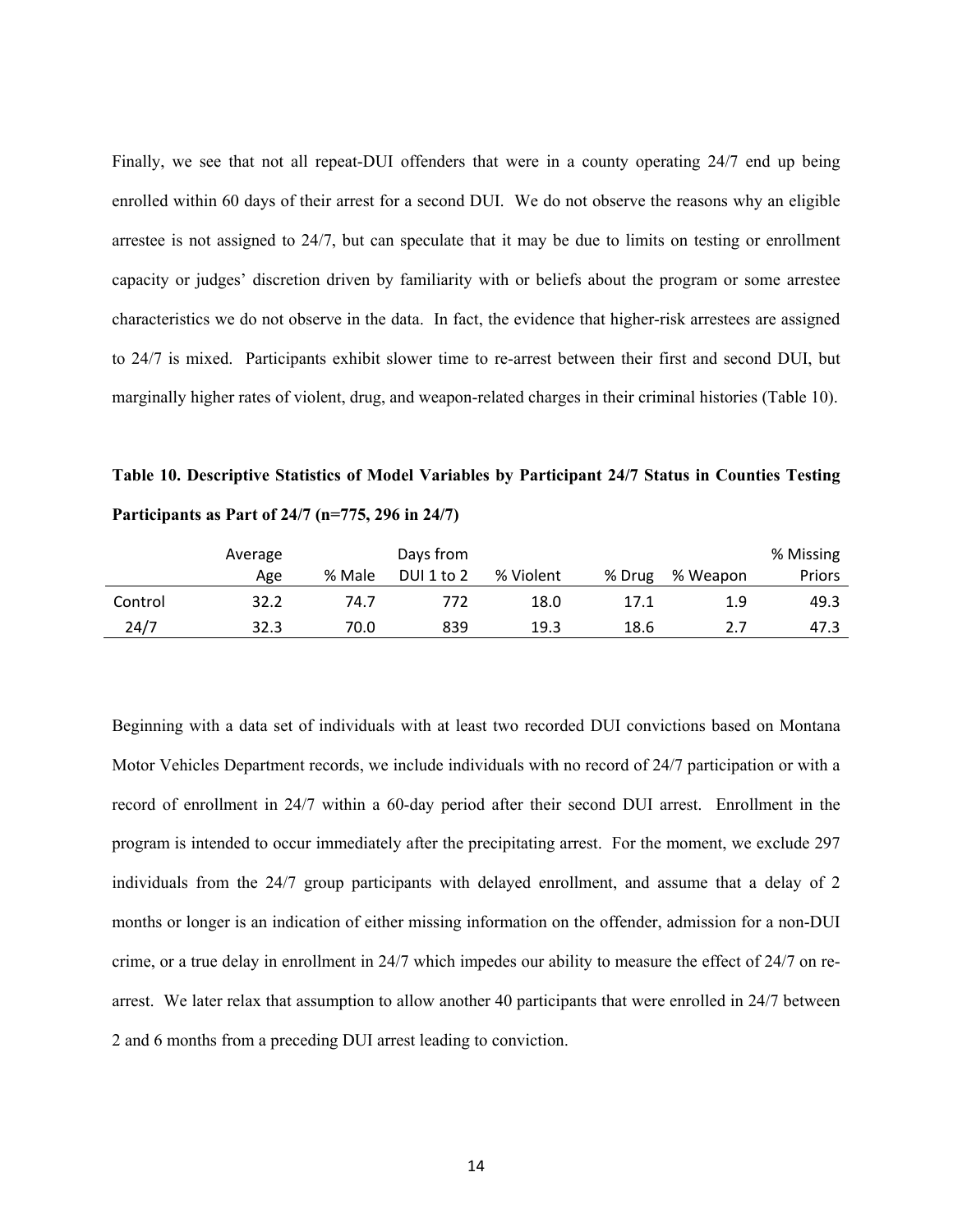Note that while informative, comparisons between re-arrest rates among the 24/7 participants and other groups (e.g., participants in other preventative programs in Montana, participants in other states' 24/7 programs, or DUI offenders in Montana before 24/7 was instituted) such as the one shown in Table 11 should not be made without accounting for possible systematic differences between the 24/7 group and the group underlying the other statistic in question.<sup>10</sup>

| Re-arrested |       |          |       |  |  |  |  |
|-------------|-------|----------|-------|--|--|--|--|
|             | No    | Yes      | Total |  |  |  |  |
| Control     | 3,634 | 359      | 3,993 |  |  |  |  |
|             | 91.0% | 9.0%     |       |  |  |  |  |
| 24/7        | 301   | 11       | 312   |  |  |  |  |
|             | 96.5% | $3.5%$ * |       |  |  |  |  |
| Total       | 3,935 | 370      | 4,305 |  |  |  |  |
|             | 91.4% | 8.6%     |       |  |  |  |  |

**Table 11. Twelve-month DUI re-arrest rates among DUI-2 offenders** 

\* The difference in re-arrest rates is significant at p<.001

We estimate re-arrest rates for arrestees participating in 24/7 against a set of individuals arrested for a similar crime (i.e. a second DUI). These simple tables provide a preliminary description of re-arrest rates in the two groups but do not account for possible systematic differences in the groups that may affect the outcome. Table 11 shows raw DUI re-arrest metrics for participants assigned to 24/7 after a DUI-2 arrest and a set of non-participant DUI-2 Offenders.<sup>11</sup> Overall, 8.6% of DUI-2 offenders were arrested for

 $^{10}$  For example, the re-arrest rate among first-time DUI offenders in 24/7 may be higher than in the general population if only DUI-1 offenders with high risk of re-arrest (e.g. those who recorded extremely high BAC or were belligerent at the time of arrest) were enrolled in 24/7 and the comparison group contained both these higher-risk offenders and a set of lower‐risk individuals. In such a situation, the groups would not be directly comparable and the reported re-arrest rates would be misleading. Using statistical techniques described in the Methods section of this document, we can account for such differences including age, gender, and prior criminal history.<br><sup>11</sup> We observe DUI conviction history in the data and define our study group as those having two DUI convictions

with the second occurring on or after January 1, 2008. Approximately 90 percent of those in the study group were convicted of either a "2ND DUI .08" or "DUI‐2/SUBS." The remainder were convicted of a first DUI (9%), suggesting they pled guilty to a lesser crime, or of a third DUI (1%), suggesting the data did not include a prior DUI conviction. The proportions of each conviction charge were nearly identical for the 24/7 and control groups. Including this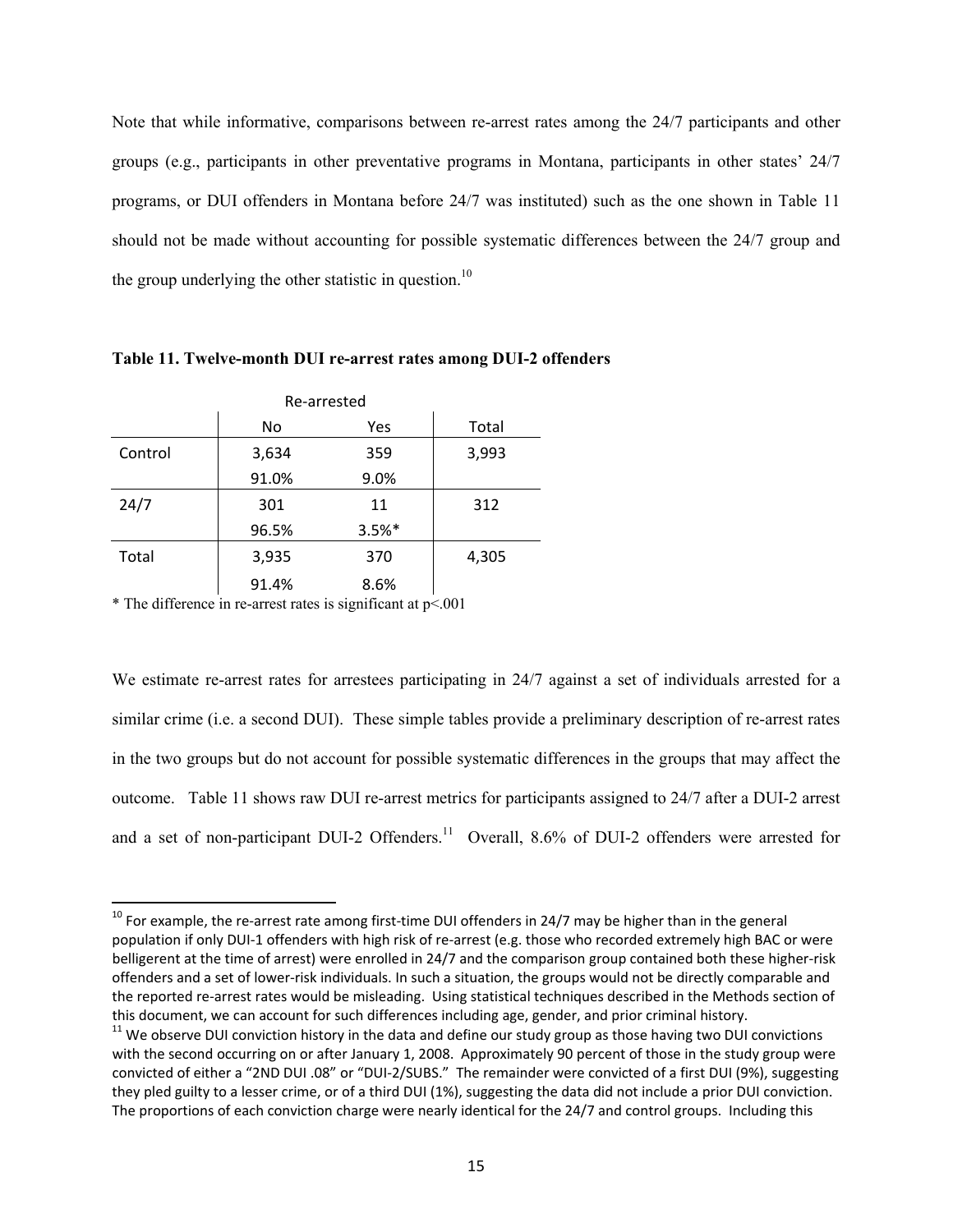another DUI within twelve months, but the rate among the 312 24/7 participants was just 3.5%. These data serve as the foundation for our analysis. We later perform a sensitivity analysis allowing for a larger sample by expanding the historical range of prior DUI arrests from five years, and by expanding the window of 24/7 enrollment post-arrest from two months to six.

# **Results**

Probit Models. Table 12 presents the results from the probit regressions. In Model 1, we include 24/7 participation as the only covariate. Model 2 adds gender, age decile categories, county unemployment rate, population, and police per capita, the selection controls based on days between DUI-1 and DUI-2, and fixed effects for time and county of residence as covariates. Finally, Model 3 includes information on prior crimes involving violence, drugs or weapons. All three estimates suggest a 60-65% decrease in rearrest rate associated with  $24/7$  participation and are significant at the 1% confidence level.<sup>12</sup>

Among other covariates in the models, violent priors are also positively related to re-arrest (p<.05).As we might expect in the presence of unobserved heterogeneity related to re-arrest risk, we also find that the twelve-month re-arrest rate among repeat-DUI offenders is a decreasing function of the time between their first and second DUI offenses through the observed range of data.

<u> 1989 - Johann Stein, marwolaethau a gweledydd a ganlad y ganlad y ganlad y ganlad y ganlad y ganlad y ganlad</u>

conviction information as a control in the analysis resulted in a reduction in sample size due to missing data, but did not substantively change the results of any component of this analysis.<br><sup>12</sup> We base the percent change in re-arrest rate on the percentage point decrease associated with 24/7

participation estimated by the models as the marginal effect over the observed rate of re-arrest among the non-24/7 group (9.0%).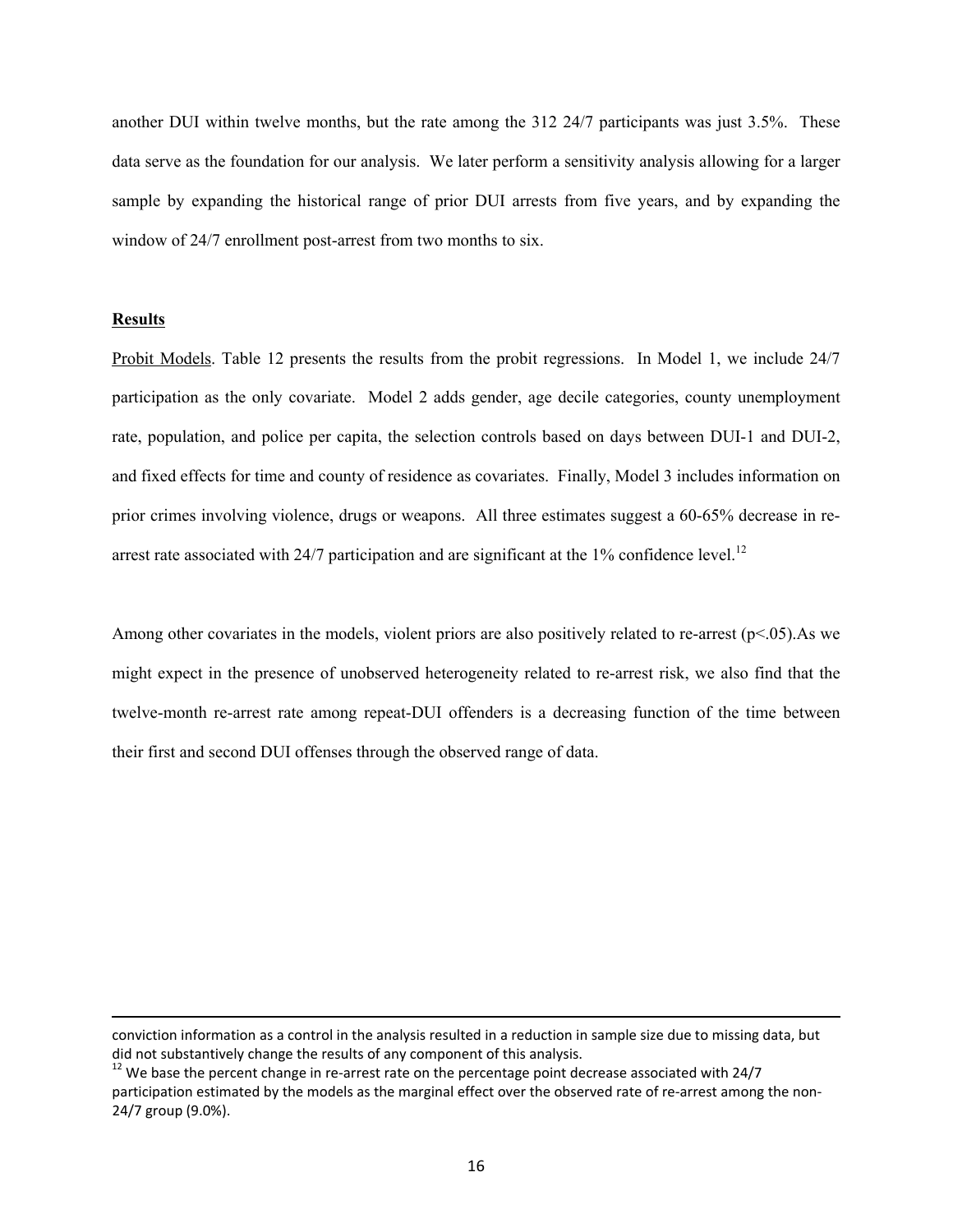| Variable                   | (1)     |     | (2)      |     | (3)        |       |
|----------------------------|---------|-----|----------|-----|------------|-------|
| 24/7                       | $-.055$ | *** | $-0.058$ | *** | $-0.058$   | $***$ |
| Male                       |         |     | .002     |     | $-.001$    |       |
| <b>County Unemployment</b> |         |     | $-.001$  |     | $-.001$    |       |
| Log-Population             |         |     | .964     | ∗   | .950 *     |       |
| Sworn Officers per Capita  |         |     | .005     |     | .005       |       |
| <b>Violent Prior</b>       |         |     |          |     | .031       | $***$ |
| Drug Prior                 |         |     |          |     | $-.020$    |       |
| <b>Weapon Prior</b>        |         |     |          |     | $-.044$    |       |
| <b>Missing Priors</b>      |         |     |          |     | $-0.015$   |       |
| Time to DUI-2 Controls     | No.     |     | Yes      |     | <b>Yes</b> |       |
| <b>County FE</b>           | No      |     | Yes      |     | Yes        |       |
| Time FE                    | No      |     | Yes      |     | Yes        |       |
| N                          | 4305    |     | 4171     |     | 4171       |       |

# **Table 12. Probit Marginal Effects†**

legend: \* p<.1; \*\* p<.05; \*\*\* p<.01

**†** All models include decile controls for age.

Survival Analyses. Table 13 displays the results of the Cox proportional hazards models using the same model definitions as the probit models above. All three models estimate odds ratios between 0.441 and 0.527, meaning that 24/7 participants are roughly 45% to 55% less likely to be re-arrested for DUI at any point in time with statistical significance at  $p<0.01$ . Figure 2 plots the hazard functions for the two groups based on Model 3, where a higher line means a higher success rate at each point in time.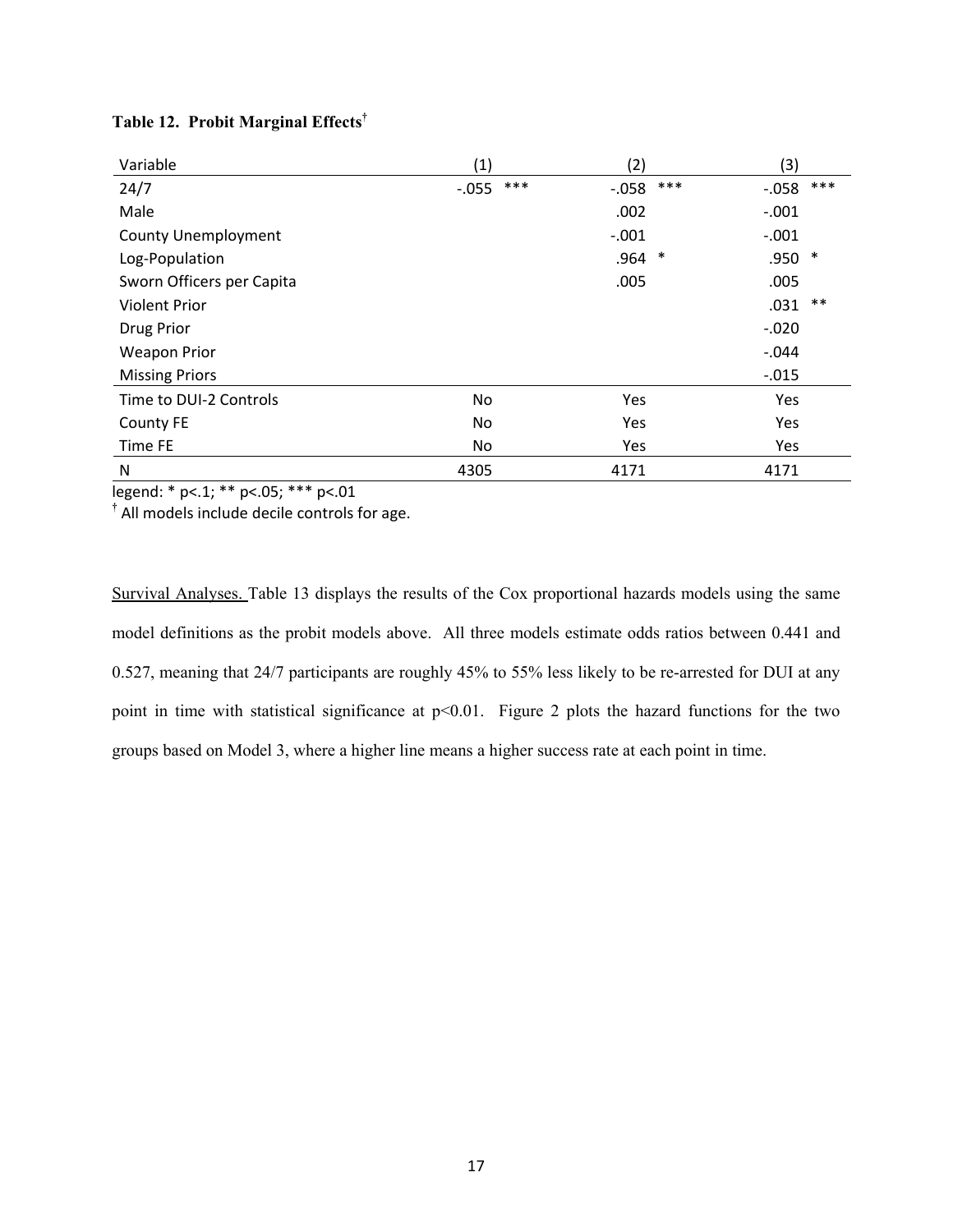| Variable                   | (1)  |     | (2)   |        | (3)   |       |
|----------------------------|------|-----|-------|--------|-------|-------|
| 24/7                       | .441 | *** | .523  | ***    | .527  | ***   |
| Male                       |      |     | 1.152 | $\ast$ | 1.130 |       |
| <b>County Unemployment</b> |      |     | 1.008 |        | 1.007 |       |
| Log-Population             |      |     | 1.007 |        | 1.008 | ∗     |
| Sworn Officers per Capita  |      |     | 1.018 |        | 1.019 |       |
| <b>Violent Prior</b>       |      |     |       |        | 1.132 |       |
| Drug Prior                 |      |     |       |        | .849  |       |
| <b>Weapon Prior</b>        |      |     |       |        | .735  |       |
| <b>Missing Priors</b>      |      |     |       |        | .834  | $***$ |
| Time to DUI-2 Controls     | No   |     | Yes   |        | Yes   |       |
| <b>County FE</b>           | No   |     | Yes   |        | Yes   |       |
| Time FE                    | No   |     | Yes   |        | Yes   |       |
| N                          | 4291 |     | 4291  |        | 4291  |       |

**Table 13. Odds ratios from Cox Proportional Hazards Models†**

legend: \* p<.1; \*\* p<.05; \*\*\* p<.01

**†** All models include decile controls for age

# **Figure 2. Estimated Survival Functions for the 24/7 and non-24/7 Groups**

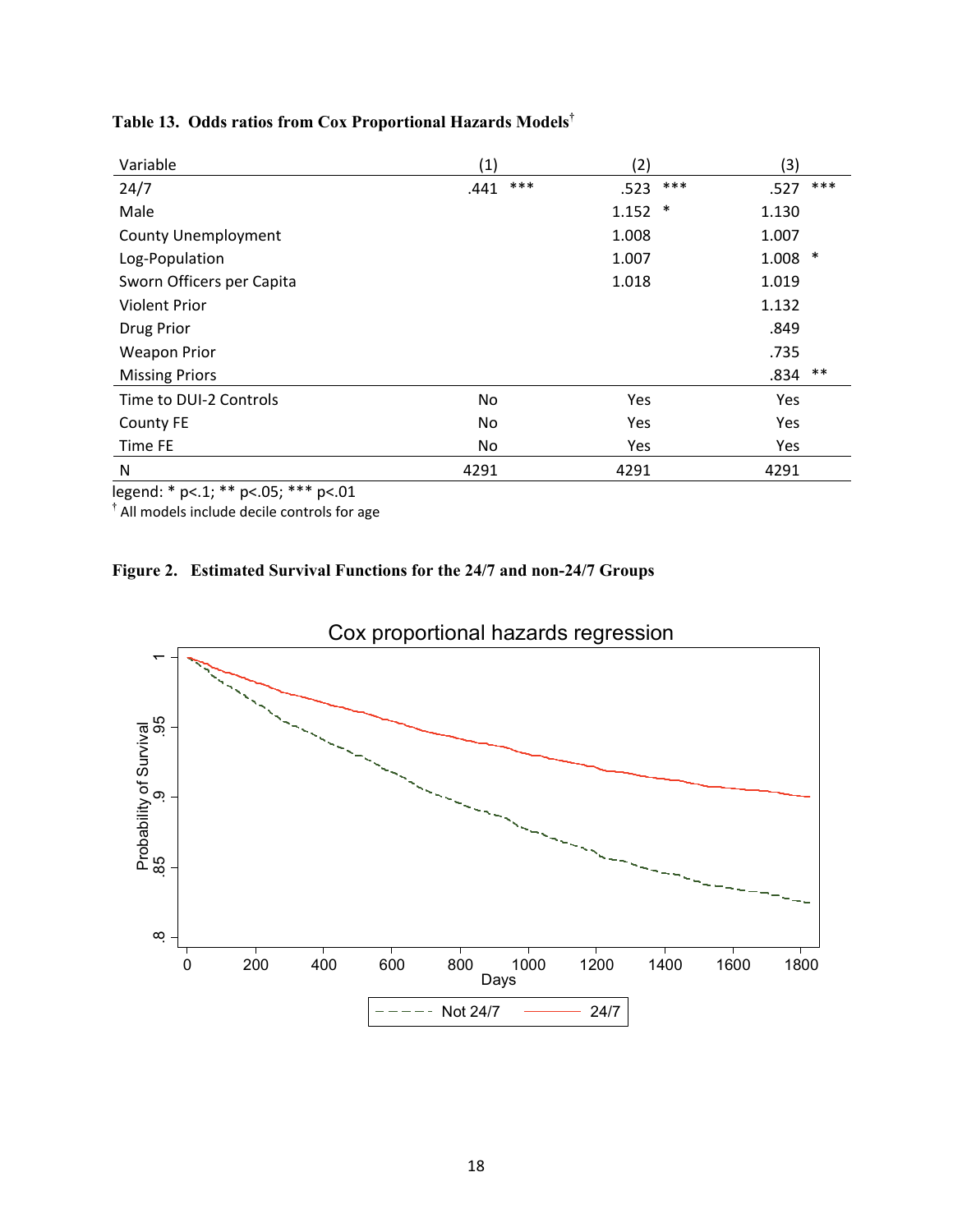Bivariate Probit Models. The IV-based estimates of the effect of 24/7 are similar in magnitude—ranging from -5.9 to -6.3 percentage points—but less precise than the non-instrumented effect estimates (Table 14), perhaps due to the collinearity between the instrument and time. Models 1 and 2 estimate 6.2 (pvalue=.004) and 5.9 (p-value=.043) percentage point reductions in the twelve-month re-arrest rate, respectively. Model 3 estimates a 6.3 percentage point decrease associated with  $24/7$  (p-value = .027).<sup>13</sup> The larger effect sizes than non-instrumented probit models suggests that individuals with higher re-arrest risk may be more likely to be placed on the program.

All models indicate that an active 24/7 program is a statistically significant predictor of 24/7 enrollment. The F-statistic for the first stage of all three models based on complimentary, but less appropriate, twostage least squares linear probability model is in excess of 25. In all bivariate probit specifications, the Wald  $\chi^2$  test statistic suggests the two equations are independent. Overall, these estimates suggest 24/7 is associated with a  $60\%$  to 70% decrease in the twelve-month re-arrest rate.<sup>14</sup> However, missing criminal history information and assumptions about program enrollment, tested in the next section, may bias these results somewhat.

 $^{13}$  We estimate robust standard errors in all models. Standard errors clustered at the court county-level suggest even more precision.<br><sup>14</sup> We base the percent change in re-arrest rate on the average treatment effect percentage point decrease

estimated by the models over the observed rate of re-arrest among the non-24/7 group (9.0%).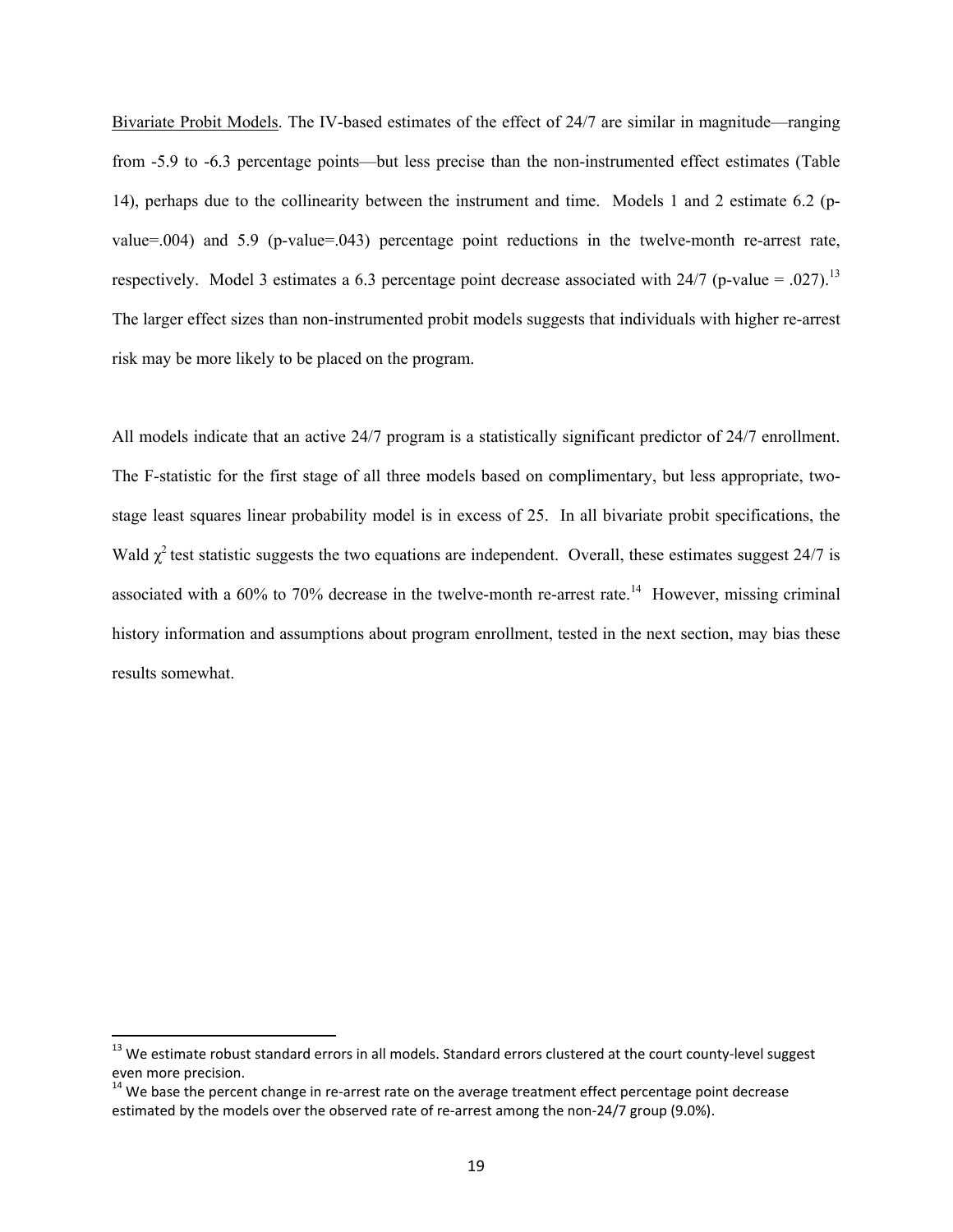| Variable                                 | (1)         | (2)        | (3)         |
|------------------------------------------|-------------|------------|-------------|
|                                          |             |            |             |
| County 24/7 Start Date (Marginal Effect) | $.184$ ***  | $.128$ *** | $.127$ ***  |
| 24/7 (Average Treatment Effect)          | $-.062$ *** | $-.059$ ** | $-0.063$ ** |
| Prior Offense Indicators                 | No.         | No         | Yes         |
| Time to DUI-2 Controls                   | No          | Yes        | Yes         |
| County FE                                | No.         | Yes        | Yes         |
| Time FE                                  | No.         | Yes        | <b>Yes</b>  |
| Wald Test for Independence $X^2(1)$      | .531        | .495       | 1.005       |
| N                                        | 4305        | 4305       | 4305        |
|                                          |             |            |             |

# **Table 14. Instrumental Variable Bivariate Probit Analysis, Average Treatment Effect15**

legend: \* p<.1; \*\* p<.05; \*\*\* p<.01

# **Sensitivity Analyses**

We now test the robustness of our findings to two important underlying assumptions using our instrumental variable models two and three. As described previously, we assume all participants enrolled in 24/7 within two months of their DUI-2 arrest receive the "treatment." First, we relax the assumption that participants on 24/7 must be enrolled within 60 days of their DUI-2 arrest to 180 days. *Ex ante*, the relative size of this new estimate is ambiguous. The different classification may have a deleterious effect on the estimate as participants receive less of a "dose" than others enrolled quicker, or it may increase the estimated effect size as, by construction, the newly included participants have gone at least 60 days without re-arrest for DUI *before* beginning to participate in 24/7. More problematic, an arrest for some other offense may have led to incarceration that this analysis misses completely due to its focus solely on DUI re-arrest. If the latter is true, it isn't clear that the effect on someone in the 24/7 group would be different than that on someone in the comparison group.

Based on this definition of 24/7 participation, we include 40 additional 24/7 participants with 8 additional failures. These raw statistics suggest that the delay in enrollment does indeed correlate with higher rates

<sup>&</sup>lt;sup>15</sup> Average treatment effect is the estimated change in re-arrest rate due to 24/7 (the treatment) across all participants.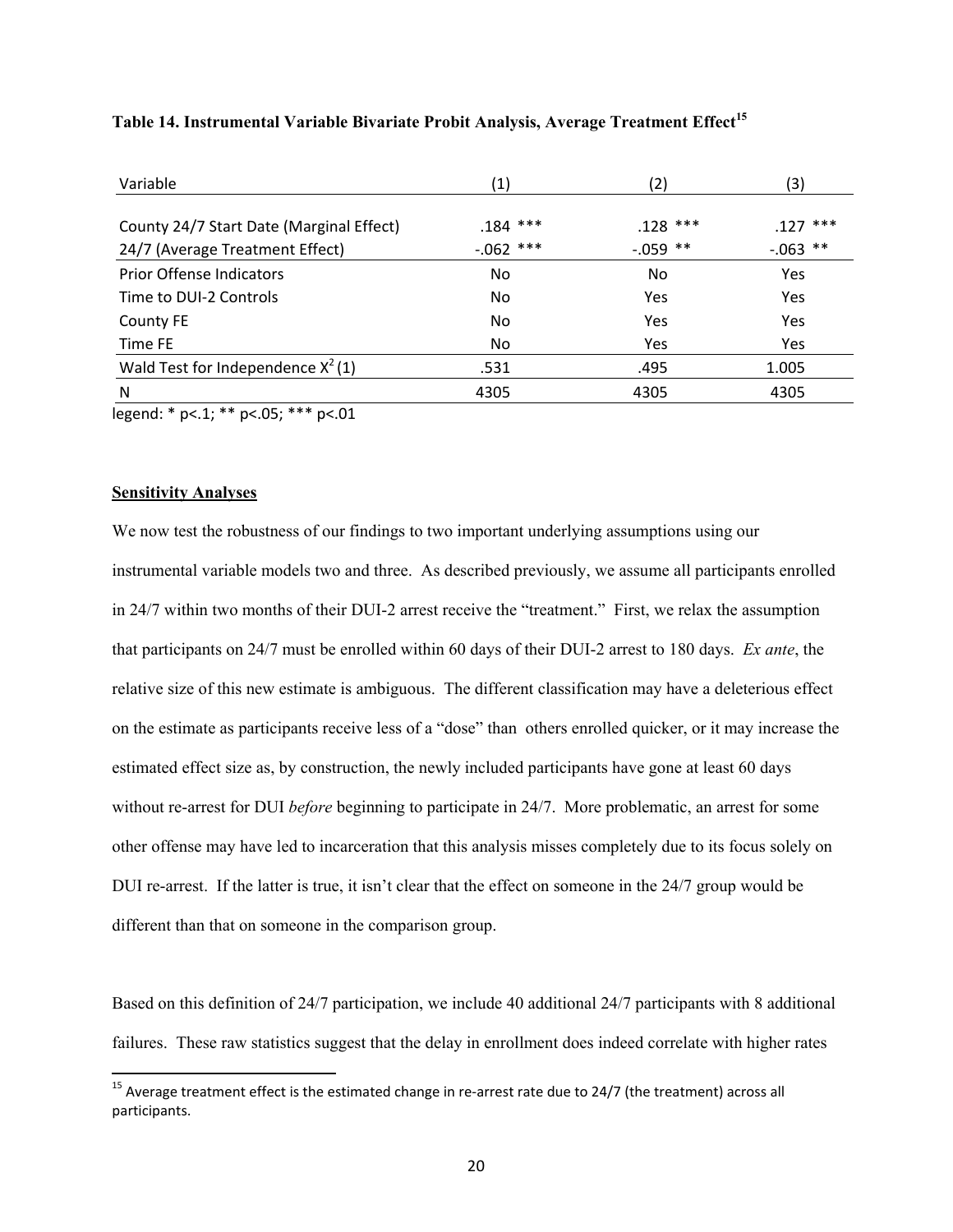of re-arrest. However, the IV model findings (Table 15) estimate a 4.4 to 6.1 percentage point decrease in re-arrest rate ( $p$ <0.05), corresponding to a 45% to 65% reduction in re-arrest. The smaller magnitude is in line with both previously hypotheses: either delayed enrollment participation leads to weaker performance, there are confounding non-DUI arrests biasing results in this analysis, or both.

Second, we consider re-arrest among arrestees with a previous recorded DUI conviction beyond the preceding five years. Montana law included DUI convictions within the preceding five years to determine multiple-offense charges for DUI-2. However, legislation in 2013 changed this "look back period" to ten years. When we relax this restriction, our sample size increases by roughly 50%--some of whom may have been newly eligible for 24/7. The expanded group produces somewhat smaller and less precise estimates compared to our main findings: Models 1 and 2 both estimate approximately 4.6 percentage point reductions in twelve-month recidivism with p-values below .10.

These sensitivity analyses suggest the effect of 24/7 on twelve-month recidivism may be on the order of 45% to 65%, a marginally smaller effect magnitude than our preferred bivariate probit results shown in Table 14.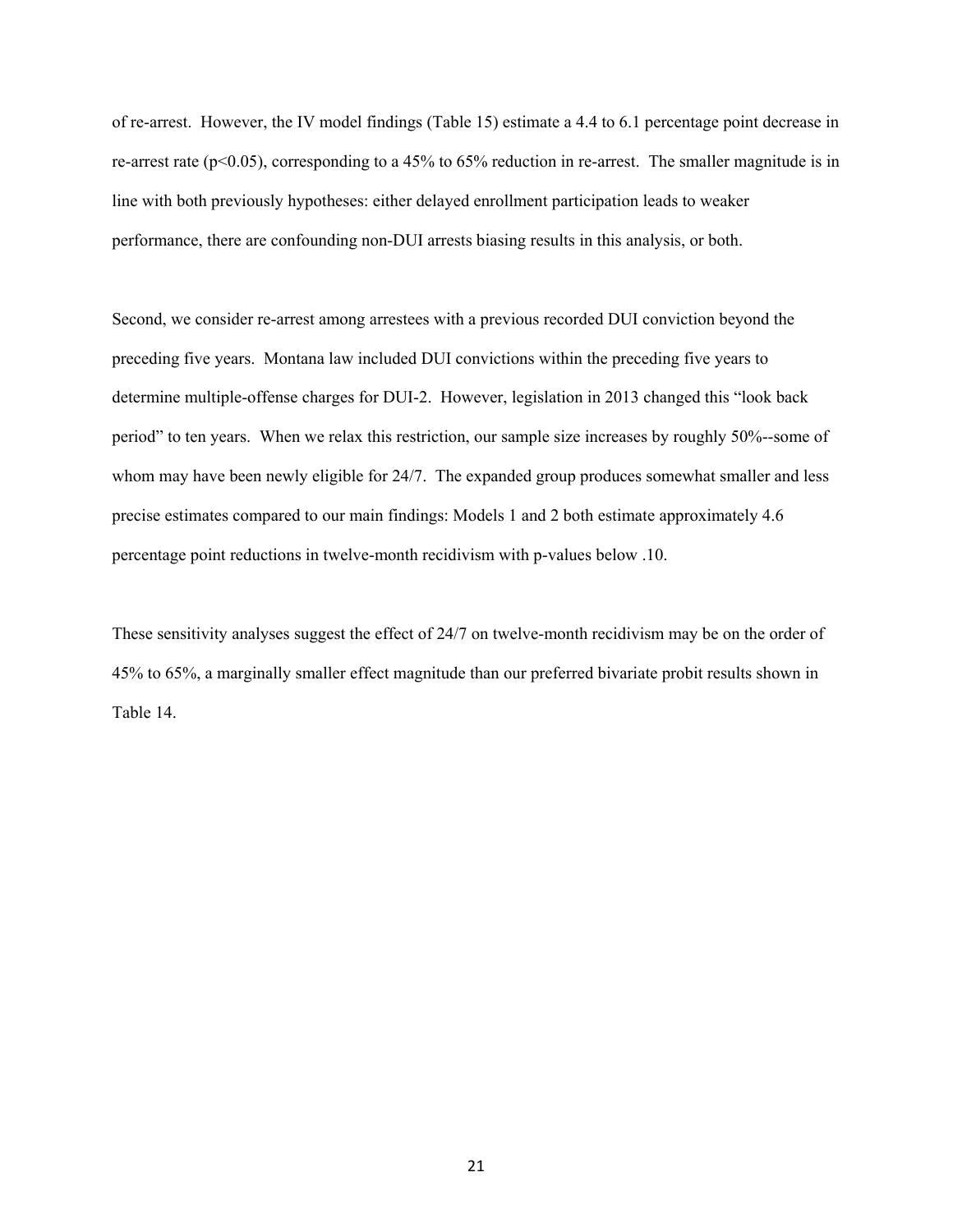|                                 | DUI-2 in 180 Days |               | Relax 5-year "Look<br>Back" Restriction |           |  |
|---------------------------------|-------------------|---------------|-----------------------------------------|-----------|--|
| Variable                        | (2)               | (3)           | (2)                                     | (3)       |  |
| 24/7 (Average Treatment Effect) | $***$<br>$-061$   | ***<br>-.044  | .046<br>∗                               | .046<br>∗ |  |
| <b>Prior Offense Indicators</b> | No                | Yes           | No                                      | Yes       |  |
| Time to DUI-2 Controls          | Yes               | Yes           | Yes                                     | Yes       |  |
| County FE                       | Yes               | Yes           | Yes                                     | Yes       |  |
| Time FE                         | Yes               | Yes           | Yes                                     | Yes       |  |
| $X^2$ Test for Independence     | $***$<br>4.24     | $***$<br>4.29 | .022                                    | .007      |  |
| N                               | 4305              | 4305          | 6560                                    | 6560      |  |

**Table 15. Sensitivity Analysis based on Instrumental Variable Bivariate Probit Model** 

#### **Limitations and Caveats**

The analyses provide suggestive evidence that 24/7 significantly reduced the probability of DUI re-arrest in Montana (perhaps on the order of 45 to 70%); however, the analysis is not without limitations. First, we cannot easily gauge the effect on our estimates of missing criminal history records for roughly half of repeat-DUI arrestees. If, for example, records are more likely to be missing for higher risk offenders they may use aliases more often—and indeed higher risk offenders are more likely to participate in 24/7, we may be overstating the effect of 24/7. We attempt to account for this risk through use of the 'missing prior' indicator and an IV, but it is impossible to completely rule out.

Second, we lack complete information for individuals observed in this analysis. For example, we do not know whether arrestees enter substance treatment, are restricted from driving, or are supervised by some additional means. We do not have reason to believe that these risks affect the 24/7 and control groups differentially, but such information should be considered when available in future analyses.

A substantial limitation to our findings is the possible effect of competing risks on DUI re-arrest rates. Individuals may have left our sample before our censoring date (the time period we last observe in the data) at different rates between the 24/7 and control group because they were arrested and incarcerated for a non-DUI crime, hospitalized, moved out of state, passed away, or were deployed for military service,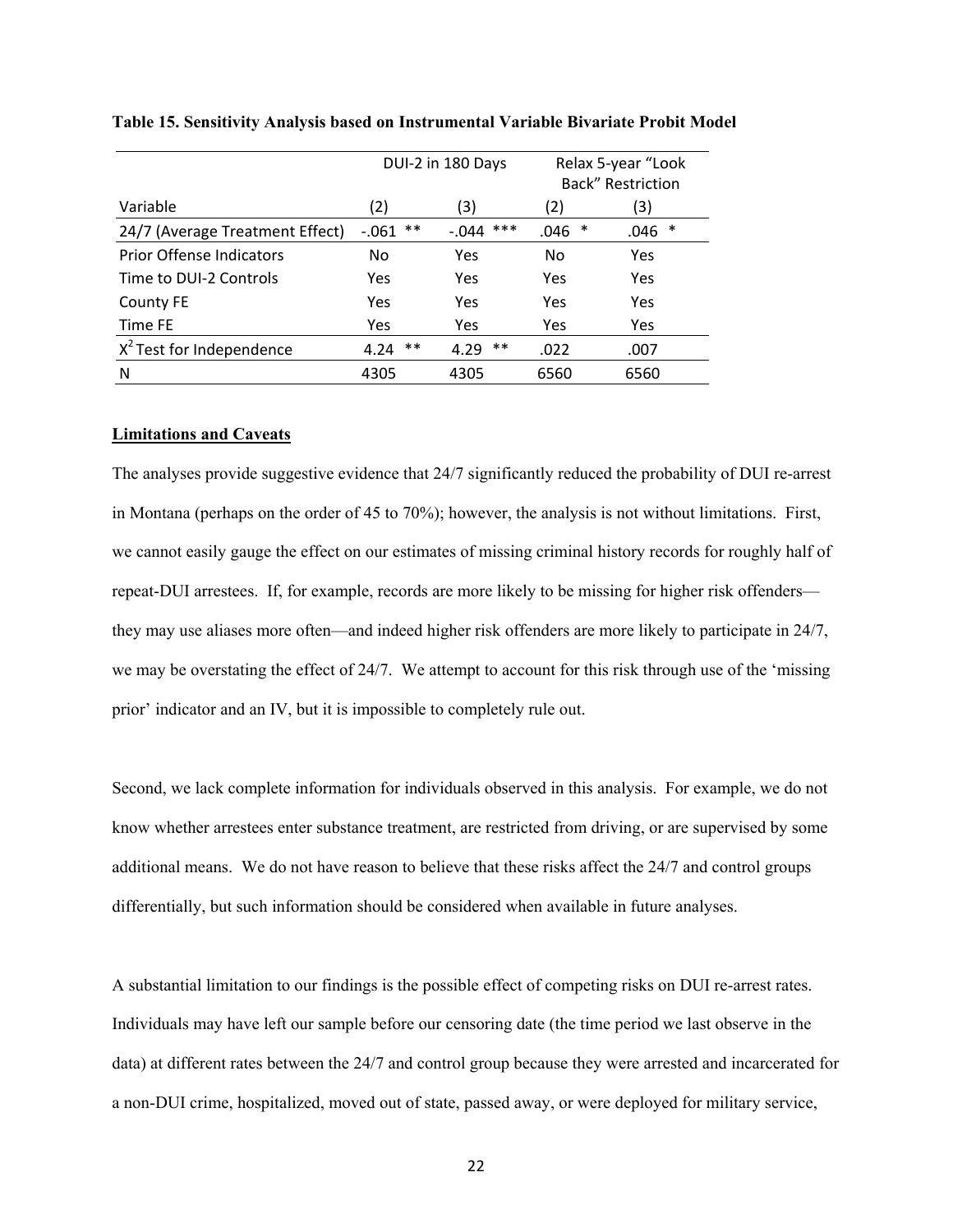among other plausible reasons. It is again impossible to truly know the effect of this omission on our results, but we expect attrition to be positively correlated with time. The short twelve-month window we focus on here somewhat diminishes the risk of bias, but not completely. However, if participants on 24/7 are more likely to be released on bail than the control group, then we may expect the results to be biased toward zero as 24/7 participants have more opportunity to recidivate.

# **Conclusion**

This analysis provides additional support for the claim that 24/7 is an effective way to deter drinking among individuals with histories of alcohol-related crime. While the majority of individuals are sanctioned at least once while on the program, more than 95% of scheduled tests are taken and passed. Results from bivariate probit models which instrument with 24/7 availability provide suggestive evidence that 24/7 reduced the probability of re-arrest for DUI in Montana (perhaps on the order of 45% to 70% when considering both our main results and sensitivity analysis findings), but large amounts of missing criminal history information preclude us from making stronger inferences about causality. This effect appears very large given the mixed success of policies targeting DUI (MacDonald, et al., 2007). However, it is not without precedent. Studies of the effect of ignition interlock on recidivism show large reductions while the device is installed, though the effect often attenuates after the device is removed (e.g., Willis, Lybrand, and Bellamy, 2004; Elder et al, 2011).

These initial findings are encouraging. As the program continues to grow statewide, it will continue to be a focus for future research to determine any long-term effects of the 24/7 program. Problems such as the relatively high rate of no-shows (as compared with failed tests) may be explained by the enforcement gap leading to guaranteed jail time for a positive test versus a perceived lottery outcome for a no-show. The state recently hired a statewide program coordinator to ensure the program is carried out with fidelity across sites. This role may be vital in ensuring the program maximizes its deterrent effect on alcohol related crime in the state by developing a procedure to better sanction no-shows and by making sure that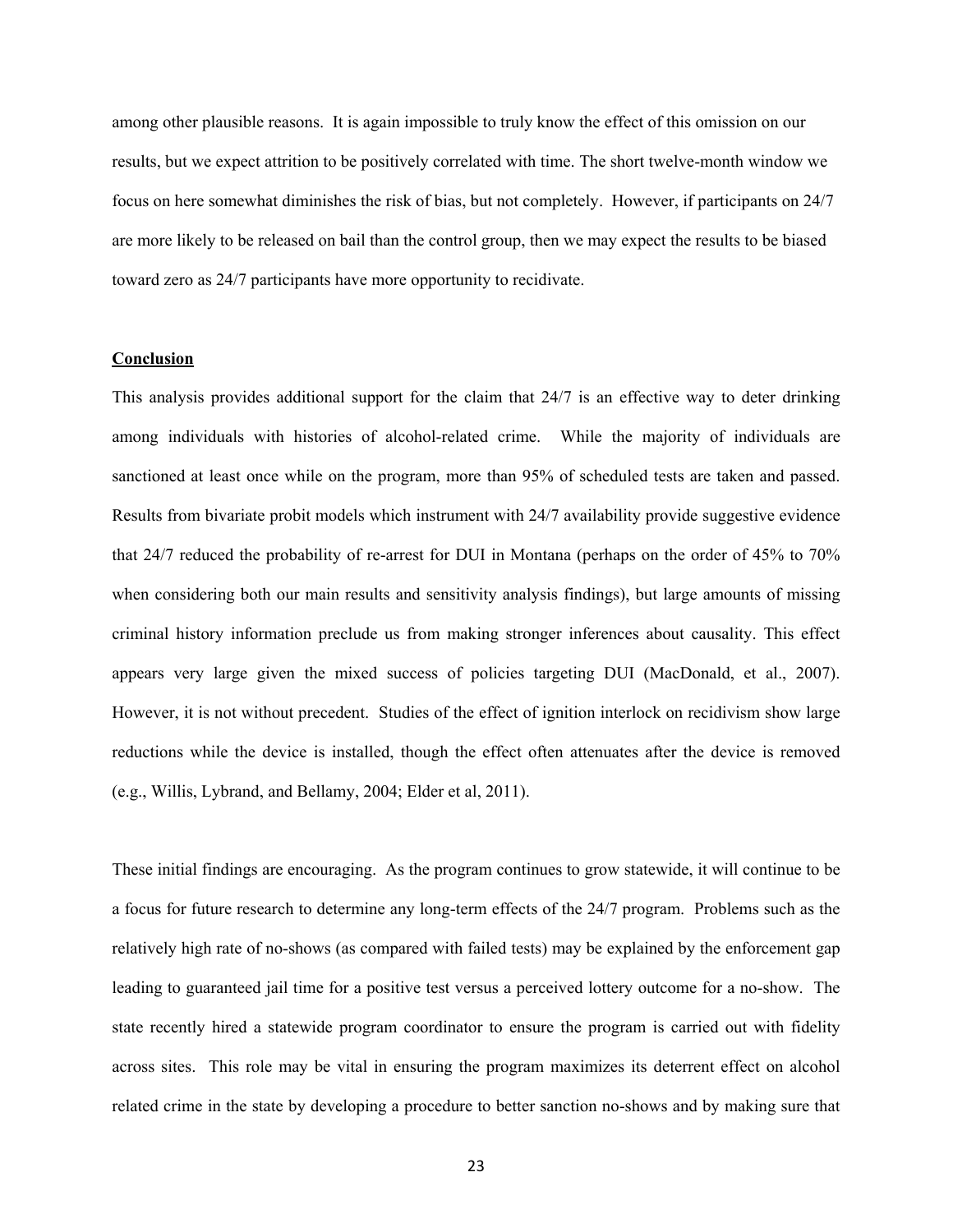judges, sheriffs, and other key officials and operators have the information and equipment necessary to carry out the program as intended.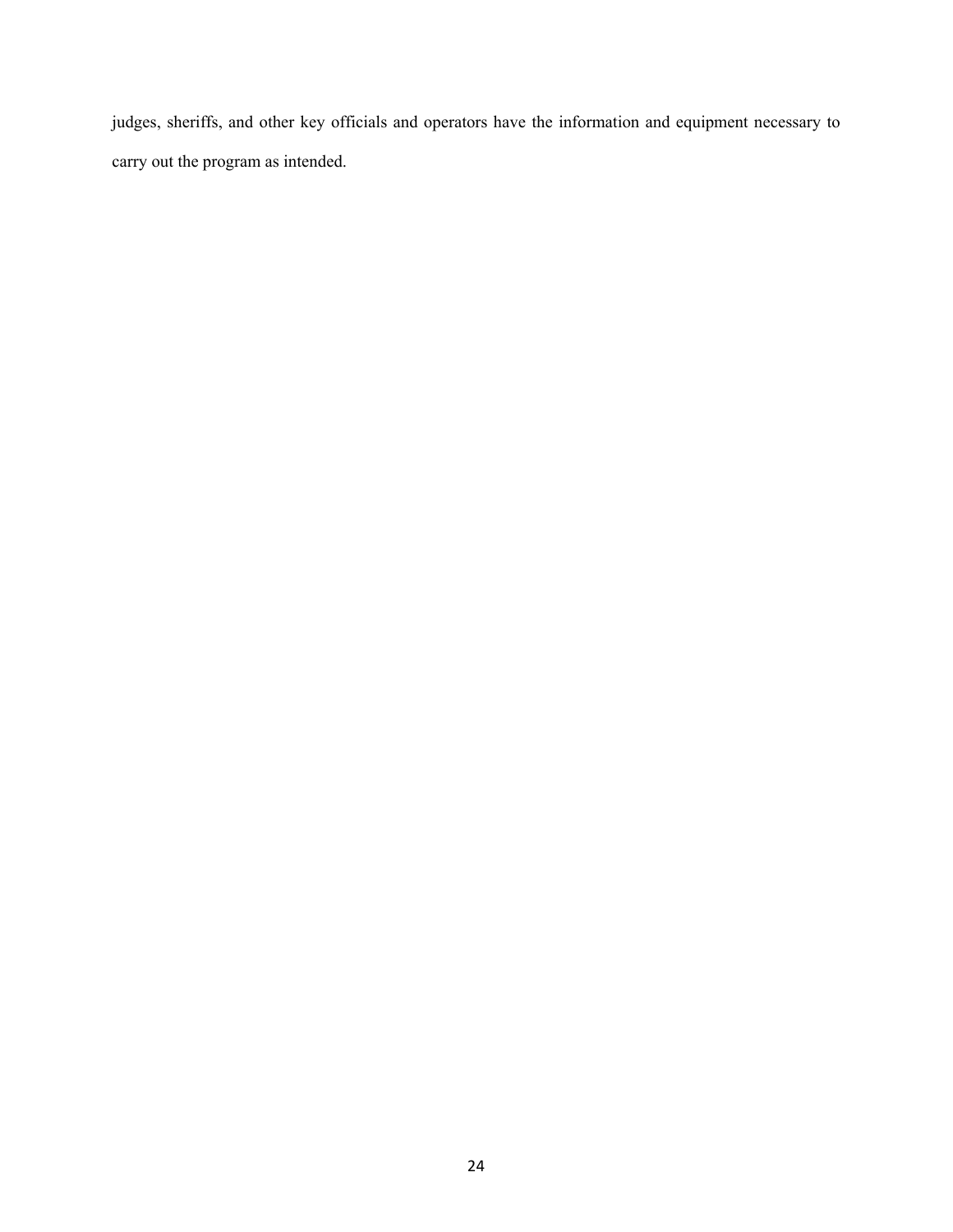# **Acknowledgements**

We gratefully acknowledge support from the Montana Department of Justice and the National Institute on Alcohol Abuse and Alcoholism (grant R21AA022439). We thank our peer reviewers, James Fell of the Pacific Institute for Research and Evaluation and Rosalie Liccardo Pacula of RAND for their thoughtful insights. We also thank as well as Paul Heaton and Brian Jackson of RAND for their comments and suggestion, and Colonel Thomas Butler, Kristin Hoffman, Jack Marks, Amy Palmer, Terri Peterson, and Mike Richetti of the Montana Department of Justice, Lisa Mader of the Montana Judicial Branch, and Dan Heisel of the Montana Motor Vehicles Division for providing the data and answering our questions.

The views expressed herein are only those of the authors.